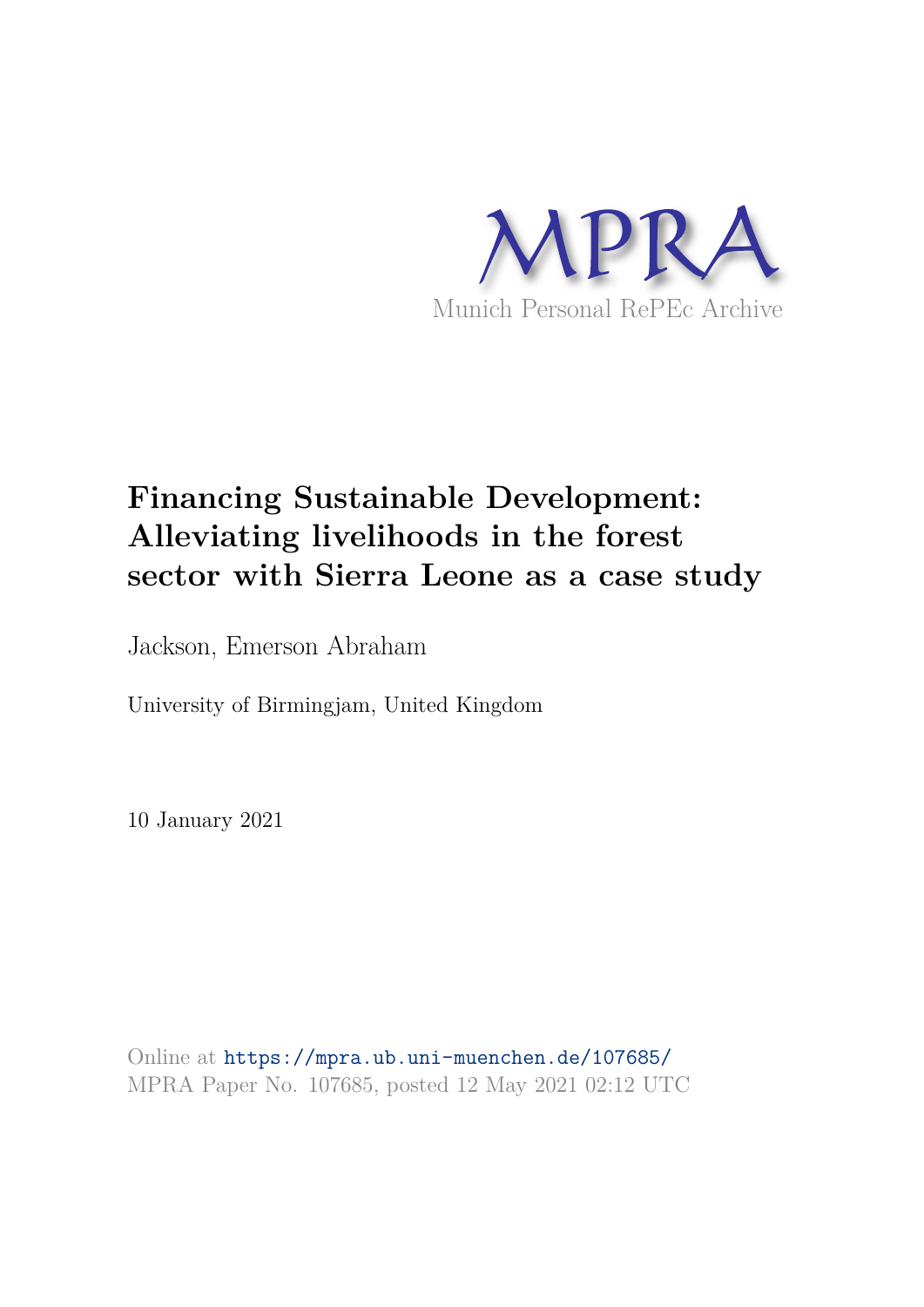# **Financing Sustainable Development: Alleviating livelihoods in the forest sector with Sierra Leone as a case study**

**Author: Emerson Abraham Jackson<sup>1</sup>**

 1 Doctoral Researcher in the area of Livelihood Diversification Research, Centre of West African Studied, University of Birmingham. He is a Research Economist at the Bank of Sierra Leone, while also serving as Associate Lecturer and External Examiner at University of Sierra Leone.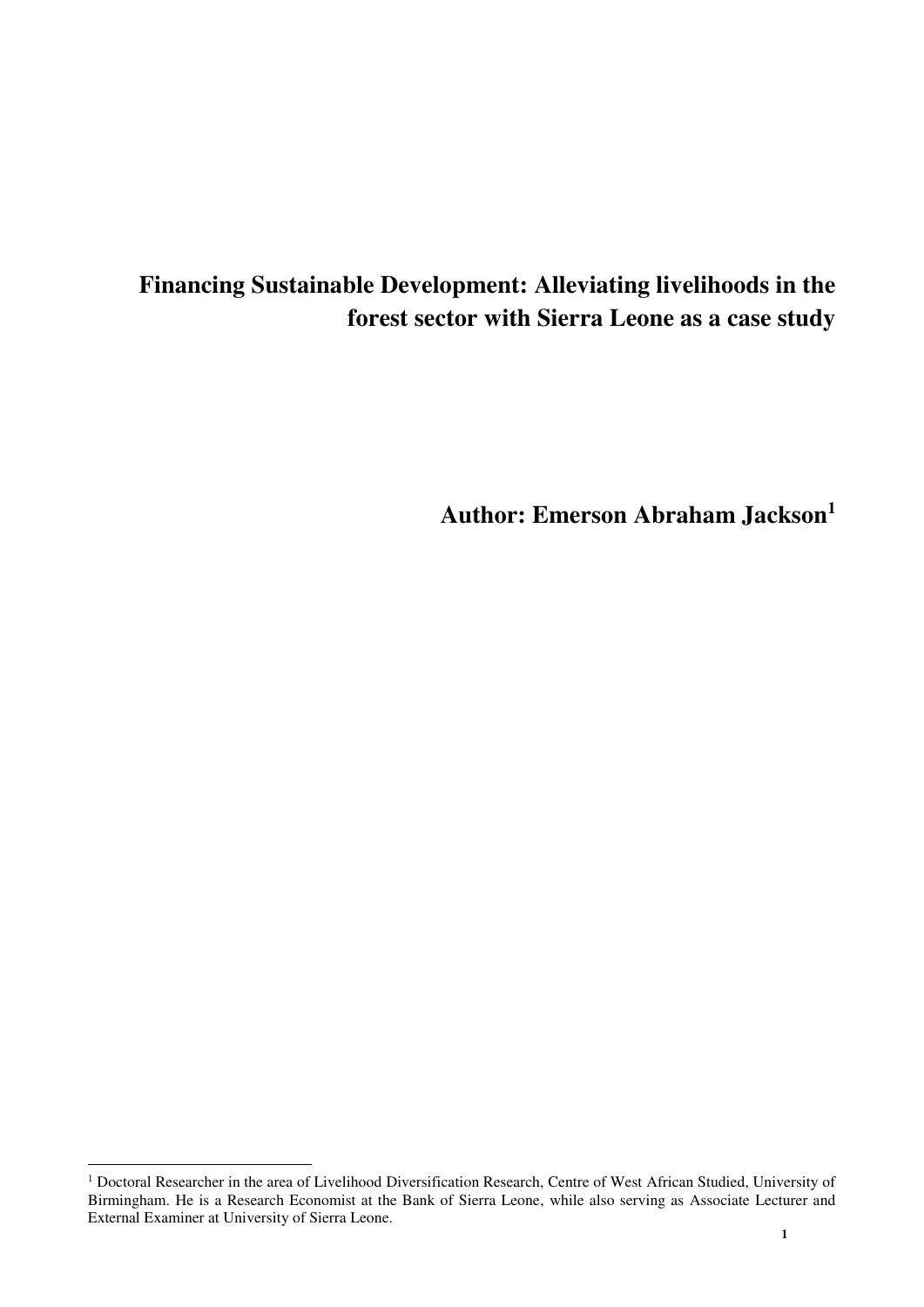#### **Abstract**

Sustainable development concept has been associated with many things, as in this situation with "Payment for Environmental Services [PES]"; a modern invention craving attention across the world, and more so for the benefit of those in developing nations around Asia, Latin America and Africa. Financing of sustainable development schemes require scope for enhancing sustained maintenance of basic livelihoods for everyone [both in the present and future], but more so for those whose lives have been heavily dependent on renewable forest resources. The concept of PES has been exemplified in a simple way to enable readers [of all types, ranging from professionals, academics to nonprofessionals] to grasp basic concepts that bothers on economics and natural resource concepts, and their application in understanding the varied sources of funding sustainable means of livelihoods, while at the same time ensuring the environment is securely protected for the benefit of both present and future generations. To start with, an introduction to the concept of sustainable development is addressed in line with REDD/REDD+ schemes, followed by detailed background information about Sierra Leone as a nation [including the geography. Pre and Post-colonial management of forests, and political economy dimension]. Secondly, there is a focus on the concept of PES, and backed by ways of financing it, particularly in the context of Sierra Leone. Thirdly, there is discussion surrounding the case for PES, challenges and associated benefits. Lastly, the document concludes with an overview of the study and recommendations to address the situation in the context of Sierra Leone.

**Keywords**: *Sustainable Development, Alleviating Livelihoods, Financing, Sierra Leone* **JEL Classification**: *D10, Q01*

#### **1. Introduction**:

The term sustainable development is a common phenomenon used in modern day society to encompass developmental approaches used in meeting the present needs of society, while at the same time maintaining a balance for future generations. According to the Centre for Environment Education (2007), the concept is designed to "maintain a balance between human need to improve lifestyle and feeling of well-being on one hand, and the preservation of the natural resources and ecosystems on which present and future generations depend. The concept historically emerged from a concerted effort designed by the United Nations in 1992; a reaffirmation of its conference on the Human Environment held in Stockholm, Sweden (5th - 16th June, 1972) to address a new goal and equitable partnership between states, and key sectors of society to protect the global environment and developmental systems (United Nations, 1992).

A successful sustainable development approach, whether instituted by a national government or a cooperative venture between international organisations, will always come at a cost, and hence those in it must ensure effective management and transparency is maintained by those on which funds are to be entrusted (for example the UN, World Bank and the IMF). As addressed by Najam (2002), the simplest way of escaping complexities of the efficient management of sustainable funds is through the establishment of NGOs, currently channelled through the UN REDD+ schemes and other ongoing sustainable development projects. To say the least, it is not a 100% proof that funding of sustainable development projects through the works of NGOs can meet the desired objectives of reaching out to the neediest people / affected communities if parameters on its effective management are not well addressed in advance of implementation.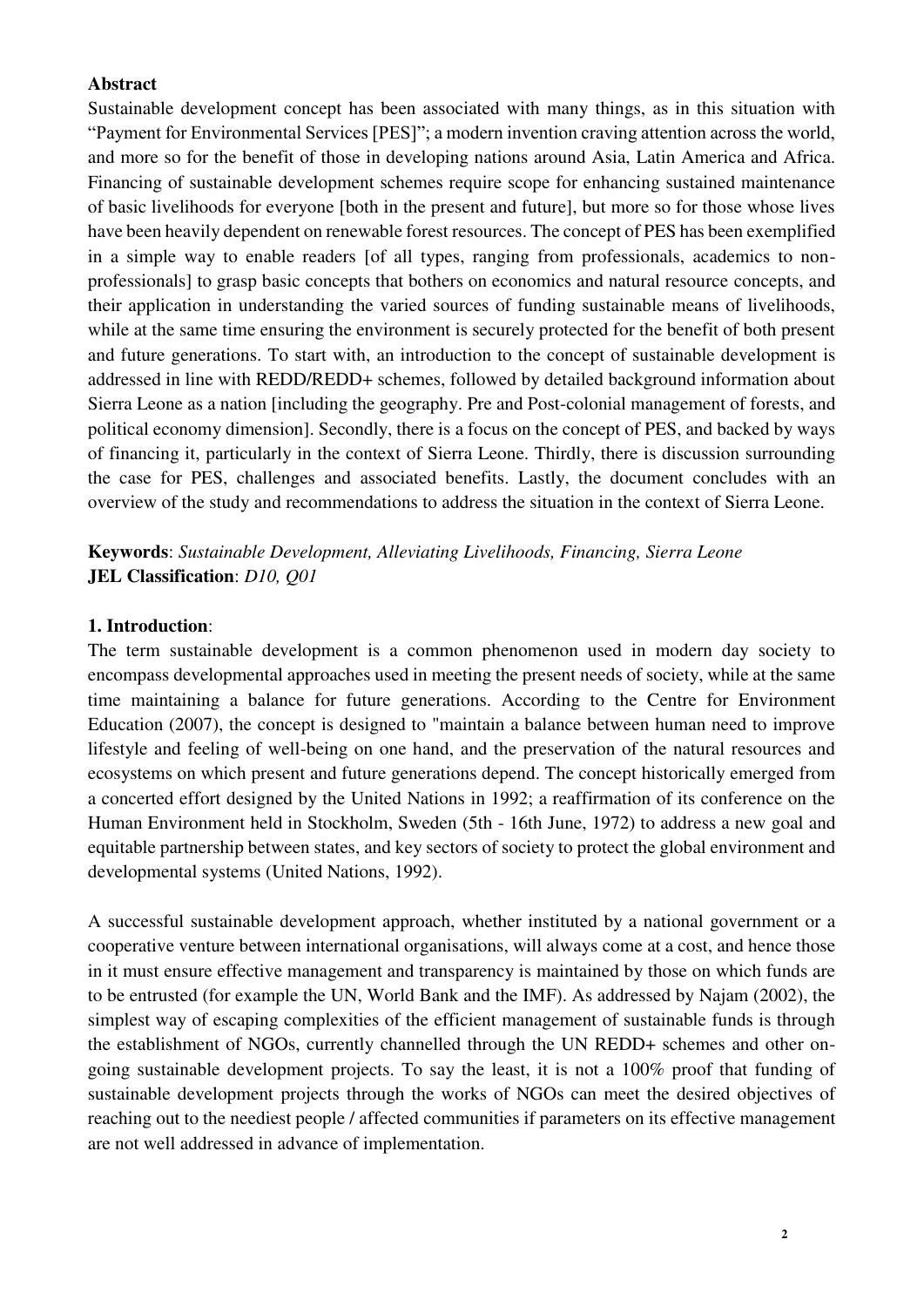The central tenet of this document is therefore, based around well planned financial sustainable approaches, aimed at supporting forest dependent communities to access funds, which in turn may serve as a way of scaling down long term destruction caused through the degradation of forest reserves, and hence, the likelihood of high risks posed to the environment through increased rate of carbon emission on the earth surfaces and many more. Forest ecosystems particularly in developing nations around Africa, parts of Southeast Asia and South America, are the most highly affected when it comes to destruction caused to the environment. This is due in part, to high dependence on forest resources (e.g., Timber and Non-timber products) by poor community residents as their main source of livelihoods.

#### **2. Background of Sierra Leone and its Forest: An Overview**

-

Sierra Leone as a country was established by an English humanist, Granville Sharp, to "*repatriate*" former slaves; a multi-ethnic and multi-linguistic groups of people, together created a new set of social and ethnic dynamics in the capital city (a derivative of Freedom), now popularly known as the Krios (July, 1970 and OECD, 2010). Sierra Leone as a nation consists of 149 constituent chiefdom established in 1986, under the premiership of Governor Cardew who empowered a set of 'Paramount Chiefs<sup>'2</sup> as the sole authority of local government in the newly created Protectorate in Sierra Leone, which is the colony of '*Freetown*' - the only recognised chieftaincy system of governance until 2004, when the World Bank donated funds resulting in the establishment of a local council systems (Reed and Robinson, 2013: 2). Prior to independence in 1961, the colony of Freetown was governed by an elected local government under the British legal system, while the rest of the country (registered as Protectorate) continued to be governed under the chieftaincy system of governance (OECD, 2010). The legacy of the divided country (Protectorate and the newly created Colony of Freetown) is still resonating in the entire structure of governance; this created heightened levels of ethnic tension and uptil recently, an untameable level of corruption demonstrated across the country (Jackson and Jabbie, 2020).

The first election for an administrative governance in the entire country was held in 1962, which also left the country divided on ethnic grounds, with series of coup plots (all in the late 1960s to 1980s) during the premiership of the 'All People's Party (APC)<sup>3</sup>, headed by the late Dr. Siaka P. Stevens and later in the 1980s, the transfer of power to the late Brigadier Joseph Saidu Momoh (OECD, 2010) the emergence of the National Provisional Ruling Council (NPRC) made their presence in governance during the brutal ravaging of the country's economic system by the insurgence 'Revolutionary United Front  $(RUF)^4$ ], which then finally spearheaded the transition to a properly elected system of democratic governance after a legacy of brutalised tenure of governance in the country (Truth and Reconciliation Commission, 2004 and Suma, 2009.

<sup>2</sup> According to Reed and Robinson (ibid), "Only individuals from the designated "ruling families" of a chieftaincy, the aristocracy created and given exclusive right to rule by the British at the initiation of the system in 1896, are eligible to become Paramount Chiefs".

<sup>&</sup>lt;sup>3</sup> During the tenure of the authoritarian APC rule (in the 1960s - 80s), the country experienced high level of problems which caused great damage to the economic, effective governance, civil society and environmental (both land and marine based) fabrics of the country; between 1990 - 2000, the economy contracted at an average of 4.5% annually, with a twofold increase population growth to nearly 6 million (UNEP, 2010: 11).

<sup>4</sup> The RUF is a forced and disgruntled group of Sierra Leonean group of guerillas (headed by Fodau Sankoh, but received financial backing by Charles Taylor, the Liberian rebel leader) who had no respect for humanity, but with an intent on destroying the entire structure of the country's system, which is still impacting on the slow pace of development the country is struggling with (Suma, 2009).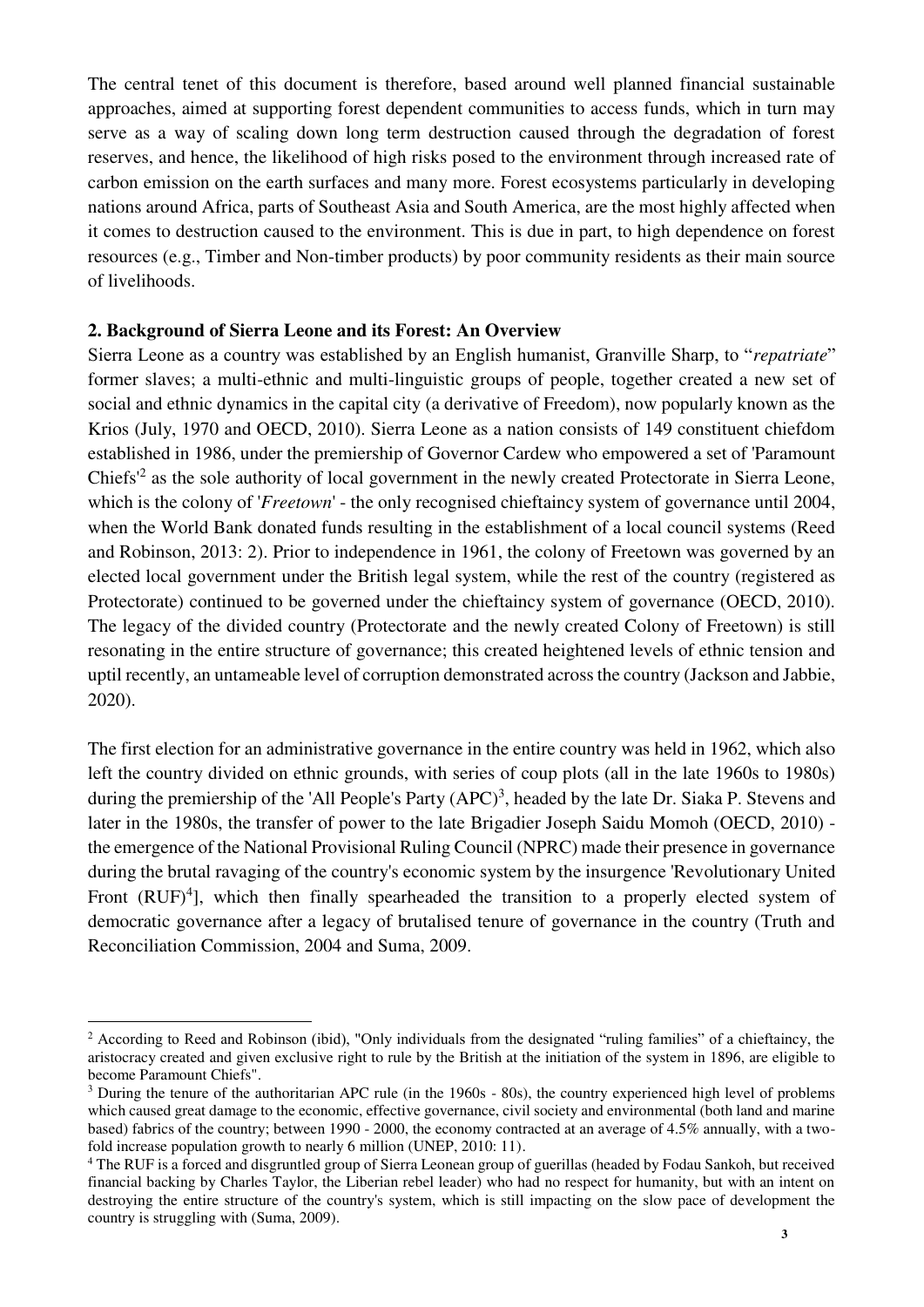#### **3. Landscaping Characteristics**

This is an important area in the pursuit of understanding the dynamics of the politics and forest management process in Sierra Leone, where an estimated 39% of the country is thought to be covered with forest, scattered in different location across the country, but more heavily in the eastern region and around Western Area Peninsula Forest (WAPFoR) territory (USAID, n/d).

# **3.1. Location**

Sierra Leone is a small country located along the west coast of the African continent, and as descriptively outlined by Konteh (1997) and UNEP (2010), "*it lies between latitude 6 degrees, 55 minutes and 10 degrees north, and longitudes 10 degrees and 13 degrees west. With a total area of 72,326 sq. km (27,699 sq. miles), it is compacted with approximately 346 km from north to south, and from east to west*. The country is bordered to the southwest by the Atlantic Ocean, and with Liberia to the south-east and Guinea on the north and northeast (**Figure 1**) - there are four provincial towns namely, North, South, East and West (WAPFoR), and 14 administrative districts".

### **3.2. The Country's Geography**

The country is made up of four geographical zones (UNEP, 2010): "the *interior plateau* (generally flat and makes up approximately 40% of the country's surface, extended from north to south, and scattered with mountains mainly in the north and Eastern parts of the country), *lowland plains* (bordered with plateaus running down to the coastline, which makes up 43% of the country's area), *coastlines* (sloping and extends over 400 km, comprising of mangrove swamps, beaches, terraces and ridges), and *mountains* (generally WAPFoR interspersed with forested hills)".

### **3.3. Climate**

The country's climate is generally humid with two distinct seasons - "*rainy and dry;* the **rainy season** runs from May to October (rainfall generally varies, and relatively drier in the north and northeast region, approximately 2,500–3,000 millimetres per year to the southeast and 5,000 millimetres per year in the Western Area Peninsula). The dry season lasts from **April to November**, with varied degrees of dryness and interspersed with the Harmattan - daytime temperatures range from 25 to 34 degrees Celsius, temperatures generally drop as low as 16 degrees Celsius during the Harmattan. There are two types of climatic zones in Sierra Leone, with most of the country classified as '*tropical monsoon*' and a thin belt of '*tropical savannah*' along the northern border with Guinea. (Konteh, 1997 and UNEP, 2010)".

# **Figure 1: Map Showing Population Density of Sierra Leone (2014 Projection since October 2014**)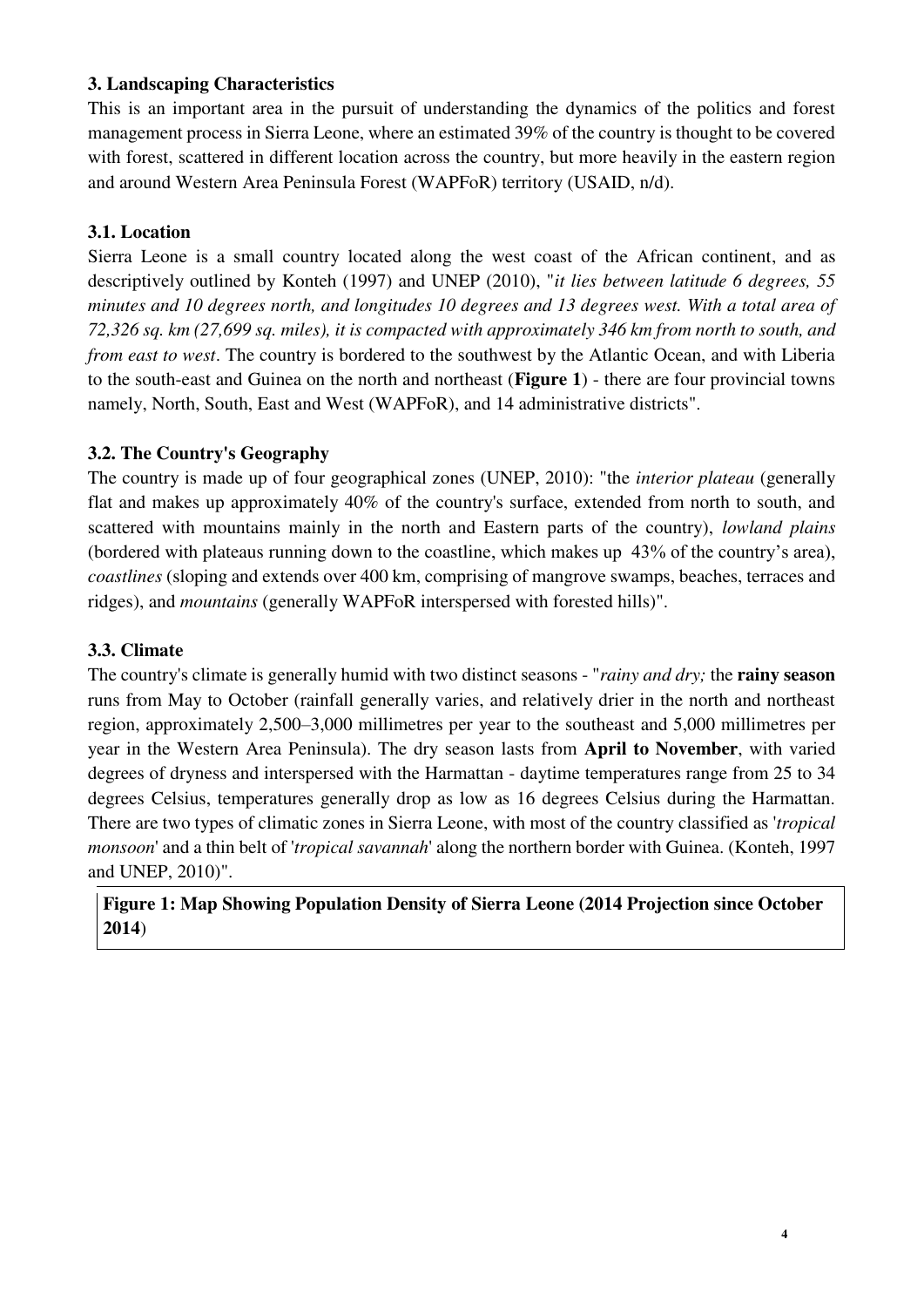

### **4. Population Characteristics and Vital Statistics**

The population of Sierra Leone as illustrated in Figure 3 is approximately 6 million, according to the 2008 census statistics. The rural population is almost twice as higher than the urban population, which is reflected in the limited opportunity available to people in accessing jobs, and the high dependence of people in rural communities on natural and forest resources for their livelihoods. The approximate 70% poverty data is indicative of multiplicity of issues associated with low educational attainment that limit people's access to competing for high flying jobs. More specific to current day Sierra Leone, the legacy of a brutal civil war that infiltrated into the entire fabrics of the system (social, economic and environmental), also gave rise to forest communities targeted as one source of exploitation to fund guerilla activities (UNEP, 2010).

| <b>Figure 2: Sierra Leone Vital Statistics</b> |                                                       |  |  |  |
|------------------------------------------------|-------------------------------------------------------|--|--|--|
| <b>Population</b>                              | $\sim$ 6 million                                      |  |  |  |
| <b>Urban / Rural</b>                           | $30-40$ percent/60-70 percent                         |  |  |  |
| <b>GNI</b> per capita                          | <b>USD 666 (PPP)</b>                                  |  |  |  |
| <b>Acute poverty</b>                           | $>$ 70 percent                                        |  |  |  |
| <b>Inequality</b>                              | Richest 20 percent does $> 63$ percent of<br>spending |  |  |  |
| <b>Human Development Index</b>                 | 0.336                                                 |  |  |  |
| <b>Ranked</b>                                  | 179/179                                               |  |  |  |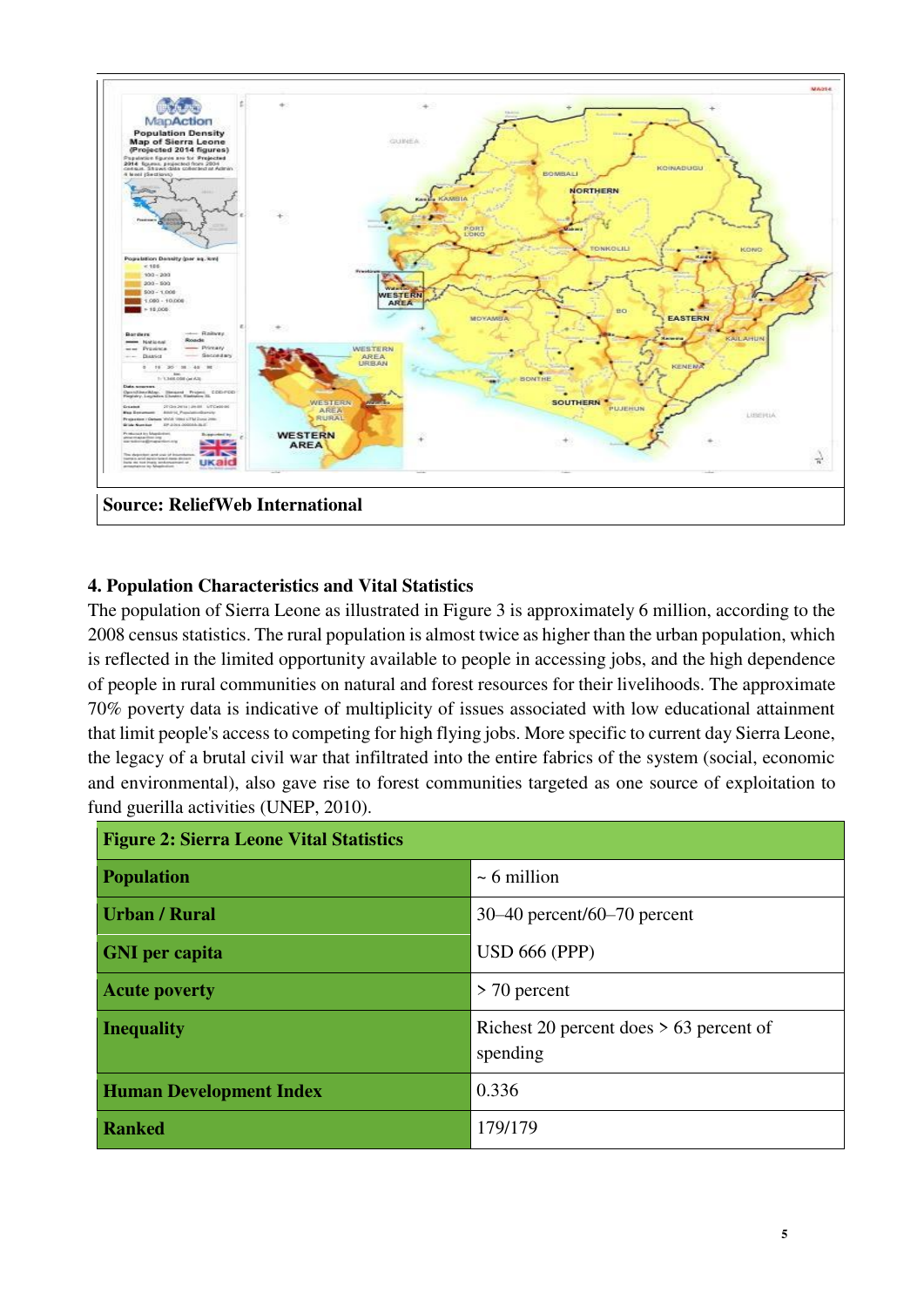**Source: UNEP, 2010 Originally available from "***CERI Program for Peace & Human Security. (2006, 2 June). Integrated approaches to peacebuilding: A round- table discussion. Sciences Po. Paris. http://www.peacecenter.sciences-po.fr/pb-cr-home.htm#objectives***".**

There is a high level of inequality in the country, with the poor still finding it hard to cope with basic livelihood requirements, while reliance on foreign aid is seen as a means to an end in funding essential activities by the government (IMF, 2009). Ranked at the bottom of the country profile table, the human development index is 0.336, which is quite low given the natural resource potential of the country.

#### **5. Political Economy of Forest Policy in Sierra Leone**

Forest is undoubtedly playing a great value in Sierra Leone's communities, and according to Alieu (2001), about 80% of the population is rural communities consume 6.2 million m3 of firewood; 396,000 m3 wood equivalent of charcoal; 43,200 m3 of fence sticks and 252,000 m3 of timber for construction, cooking, heating etc, per year. In western Sierra Leone alone particularly in the Freetown peninsular, it has been noted that over 70 plant species have been identified for plant medicine and dye, while the cabbage of the young palm tree, bush Yams [Discorea] are also important hungry season food for local residents (Jackson, 2015b; Mula and Saxena, 2010 and Alieu, 2001).

It is also noted that "during the next 2 decades, the area of legally constituted forest estates will continue to decrease due to urban and agricultural expansion, which will permanently change land use; about 10% of the country's land area [both government controlled estate and salvage] comprising of closed forests will be deforested at the rate of about 1.5-2.0% per annum, thereby increasing the area under forest re-growth currently occupying 60% of the country's total land area" (Alieu, 2001). This has given rise to direct impact on livelihoods, particularly for poor rural residents in forest communities around the WAPFoR covering Goderich-Tokeh (Jackson, 2015b). The escalated scale of depleted forest caused by massive urbanisation and settlement in the Freetown peninsula is creating serious impact on survival of local residents, and also their social well-being and cultural ways of living which include hunting, rituals performed by traditional societies and medicinal capacity of the natural forest plantation (Jackson, 2015c and Deen-Swarray, et al., 2013).

The management of forest ecosystems has been a topical discourse as early as in the colonial era (under the British control), while the continued scale of deforestation and forest degradation remains a highly political issue. With forest considered one of the main source of livelihoods for rural residents, it is apparent as to why people have developed some form of defiance on policies concerning the protection and conservation of forest areas (Wardell and Lund, 2006; Mvondo and Oyono, 2004; Davies, 2005; Munro & Horst, 2011 and Jackson, 2015c). A widely supported view of Eurocentric Malthusian theory of population by policy makers in developing nations of Latin America, Southeast Asia and Africa (Sierra Leone not being an exception) has made things more difficult in terms of the conflicting views of policy makers to protect the environment (through activities like deforestation) on one hand, and that of rural community residents' whose main focus is geared towards securing avenues for a sustainable means of livelihood (Leach and Fairhead, 1994 & 1995). In view of Munro and Horst (2011) study on the political ecology of forest policy in Sierra Leone (also in Leach and Fairhead, ibid; and Akiwumi 2006a & 2006b), an examination of 19th century lumber exports clearly show that poor accountability in record keeping and also high level of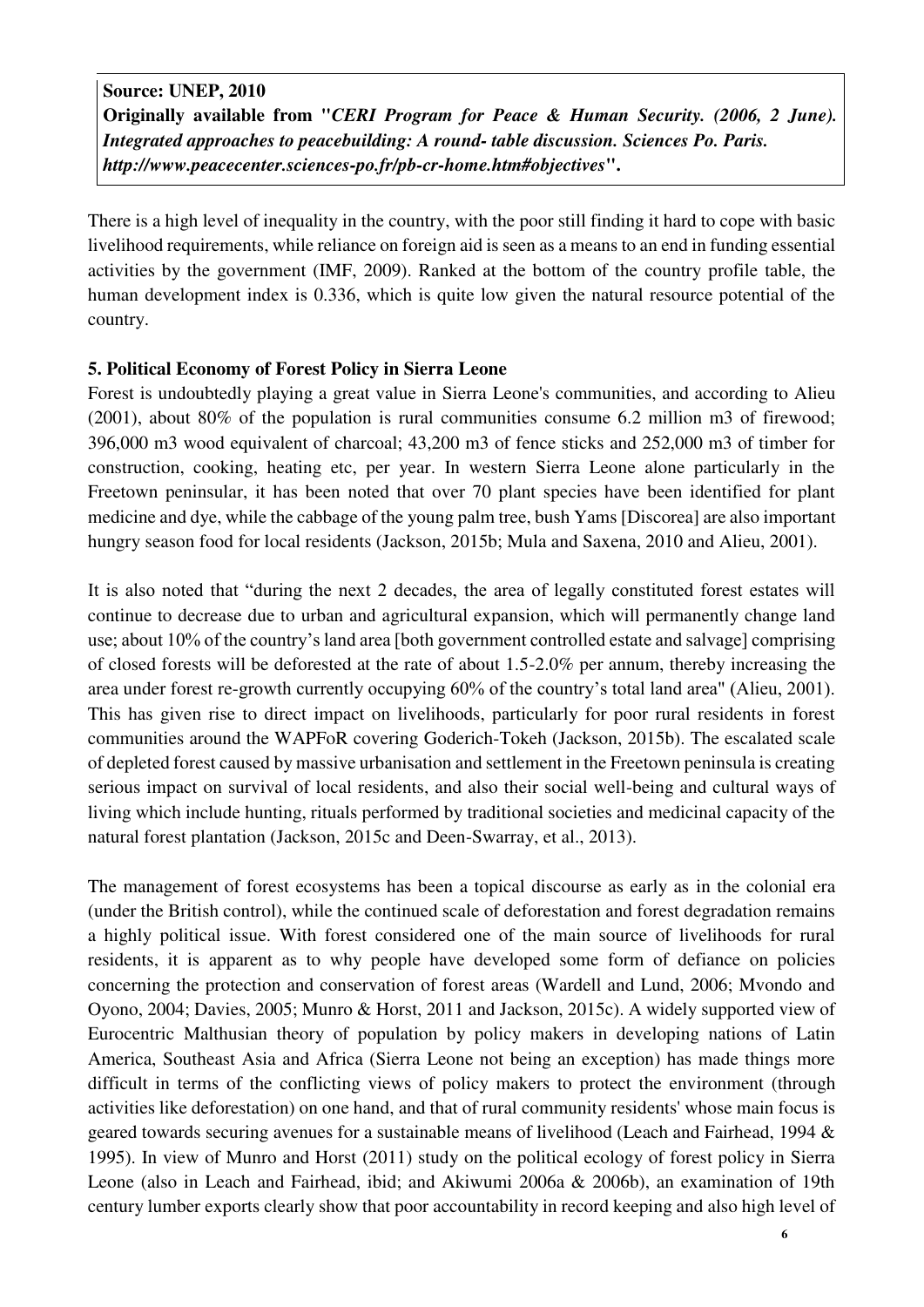smuggling, could be some of the contributing factors of the dwindling state of forests as opposed to the acclaimed assertion of over-exploitation by rural community residents and others far afield.

Even the establishment of forestry department across the African region, and particularly in Sierra Leone after the 'scramble for AFRICA' in the 1890s was seen as a means of protecting the environment from exploitative usage (as manifested in legislative policies related to forest laws), its authenticity is still being criticize by scholars as a mere means of fooling the international community; an easy approach to the exportation of forest timber products to western economies, particularly in Europe (more so the UK as in the case with shipments from Sierra Leone), in achievement of their adventured dreams of profitability (in the case with corporations), and the balancing out of national accounting for the benefit of the state (Munro and Horst, 2011; Becker, 2001 and Meredith, 1986 and Lane-Poole, 2009). An established researcher in the area of forestry studies was able to confirm his investigation in relation to the UK government's establishment of the legal arm of the forestry department, which is seen as purely a means of reinforcing their hegemony, which is an easy means of exploiting the natural resource endowment of the country. Local means of use of the forest (more so in pursuit of livelihoods) was discouraged, but with laws favouring the active promotion of European style exportation of timber produce (particularly after the establishment of the Saw-Mill factory, see Munro, 2009, with original citations in Lane-Poole 1911; Unwin 1909) into their commercial markets. An excerpt quotation from Munro and Horst (2011), also cited in Alldridge (1910) outline an overt statement by a British Government's Travelling Commissioner in Sierra Leone during that time as illustrated thus:

"*Of course where Nature has been so lavish the natives are content with what they find to hand; it needs European intelligence to see what further wealth could be produced by cultivation, and to discover the uses to which the cultivated article could be applied, as well as a knowledge of the markets in which it could be sold*".

The political economy of forest management in present day Sierra Leone needs thorough review, with clear focus in incorporating the complex dynamics of culture / traditions, and the prevailing global dynamics so as to make it worthwhile for the entire forest ecosystems to serve its beneficial purposes of livelihoods<sup>5</sup>, and the conservation of the environment through loss of high level of carbon emissions and climate change impacts. As identified by Jackson (2015d), even though nationals and more so high profile government officials have all been engaged in the deliberate exploitation of forest resource in Sierra Leone (through timber trade), it is quite clear that [in support of Alldridge's (ibid) criticism of Eurocentric approach on forest policy formulation] policies, for example, FLEGT implementation is not favourably monitored to expose culprits, but more to the advantage of multinational corporations in developed economies, thereby leaving nationals and rural residents in particular at the fringe of being disadvantaged with little or no chance(s) of gaining easy means of access to their local forests in pursuit of livelihoods.

In the case with Sierra Leone, forest is utilised by different groups (ethnic) for varied purposes; majority of the time, in pursuit of meeting livelihood needs - at the same time, the insurgence of RUF incursion (involving the recruitment of child soldiers) into the Sierra Leone territory shows how complex the politics of forest management can be, with its varied resources targeted by some as a way of finding easy means of paying for a senseless cause (Kaimowitz 2003 and USAID, n/d).

-

<sup>&</sup>lt;sup>5</sup> Frst and foremost, meeting the needs of rural residents, and as a secondary means for commercial purpose, but which may also help in providing some form of access to livelihood assets for the benefit of locals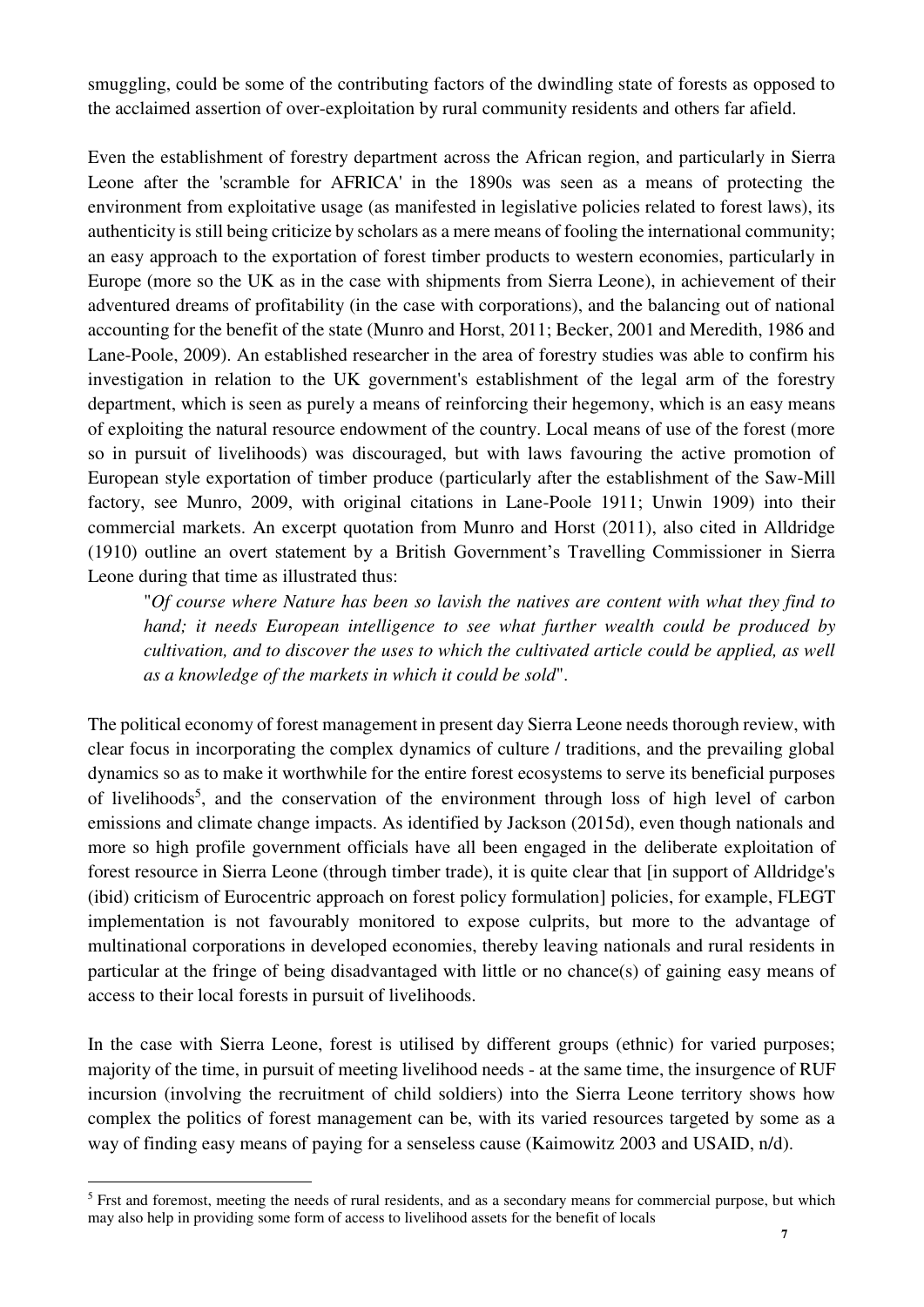#### **6. Colonial and Post-colonial Forest Management Strategies**

The management of forest in Sierra Leone is considered a historic process, which includes the colonial and colonial eras. The colonial era is the period of time when the country was under the jurisdiction of the British (UK) government and every aspect of forest use was being determined by approval of HM Royal. Following this period, that is post-independence (1961), all activities in the country were managed by constitutional authorities in Sierra Leone, under the direction of the Forestry ministry.

#### **6.1. Colonial Forest Management**

Colonialism in Sierra Leone (under the British rule) commenced in 1808, at the time when the enclave Freetown became a '*Crown Colony*' - prior to that, in 1778, it was used by a group of British philanthropist (also referred to as the Clapham Sect) to establish settlement for freed slaves (Dorward, 1981).

During the colonial era, various laws were enacted by the then authorities around 1808-1912 (the earlier part which was the pronouncement of the *crown colony*). Prior to this period, Sierra Leone had no laws governing the use / access to forests; the first of such move was done in 1911 with the appointment of Lane Poole to look into the extent of deforestation (which he blamed on recklessness of local people through deliberate acts of shifting cultivation), and for which such laws was a way of curbing the purported accusations (Konteh, 1997; Ribot and Cline-Cole, 1997). According to MacGregor (1942), cited in Konteh (ibid) the exploitation of the country's forests for timber trading was not documented in Lane's report which was very well embellished with an account of 99% loss to the Sierra Leone's rainforest being depleted, when in fact the exploitation had been an on-going as early as in 1816 around the Bullom Shores, Great Scarcies and Portloko by well-known British entrepreneur by the name of John McCormack.

Forestry activity in the colony was very active with the emergence of the Europeans, particularly the British, in the Sierra Leone territory who saw it as an easy way of enforcing their hegemony through the enactment of legal proceedings which prohibited people from relying on rich forest resources (for their livelihoods) - this was stampeded with the establishment of the Forestry department, and also the enactment of the country's first ever forest laws in 1912 (Cole, 1968; Leach and Fairhead, 2000; Munro, 2009, also cited in FD/SL, 1913). In January 1922, the Agriculture department was amalgamated with forestry as the two were thought as being too closely related in their activities, but most importantly, in a bid to reduce costs on the then colonial leadership in Sierra Leone after the loss of revenue from natural produce (particularly from forestry and agriculture) after the harsh impact felt from the World War 1 (Dorward, 1982). The legacy of a divided country, with a colony (now Western Area including WAPFoR), and the protectorate is still resonating in the collapsed state and mismanagement of the natural resource sector in Sierra Leone.

#### **6.2. Post-colonial Forest Management Strategies**

Post-colonial era marked the period after independence in 1961, which then saw more enforcement of protected areas of forest reserves (see Figure 4 below). The protection of forest land in the country is under the direction of the Forestry division at the Ministry of Agriculture, Forestry and Food Security (MAFFS), and more lately, the support of allied organisations like the Environmental Protection Agency (EPA) and the National Protected Area Authority (NPAA) (Jackson, 2015a).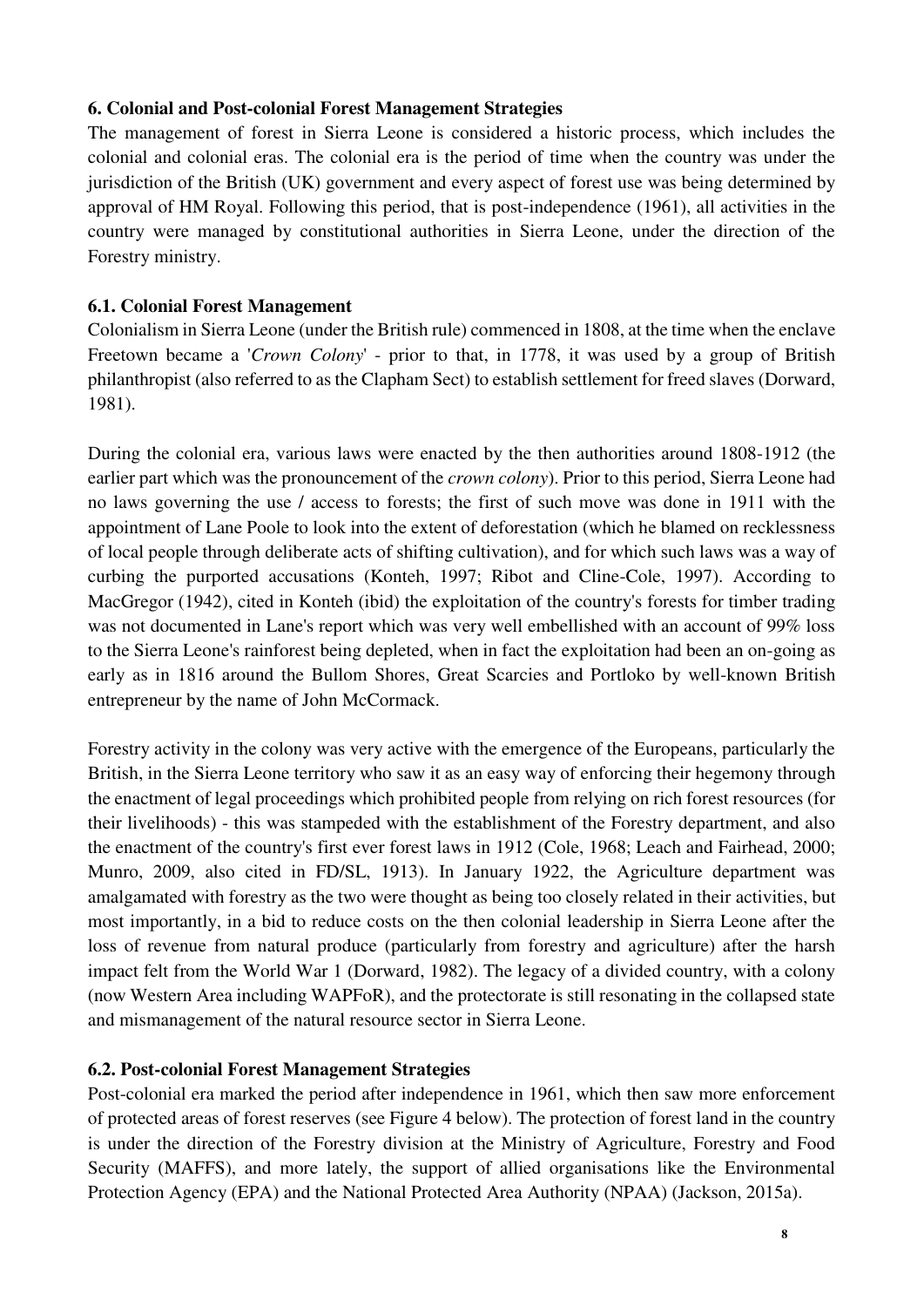According to Alieu (online - n/d), the mandate of the forest department is to '*promote sustainable forest management through the concept of "wise use" of the country's natural resources*'. The sustainable forest management phrase is use in this context as a means or measure, example will incorporate institutionalise legislations, and in some cases, physical protection to deter access£ set in place to assist with the preservation of forest locations so as to ensure it meets the livelihood needs of those who rely on it for their daily means of survival without destroying the ecosystems. In order to promote the division's goal of managing the forest ecosystems effectively, there has been a move taken towards decentralisation (which is consistent with the decentralisation act 2004), which has brought about breakdown into four branches, namely, Wildlife Conservation, Forest Conservation Research Branch (silviculture), and the privatised Rubber development (Alieu, ibid).

Equally, the establishment of legislative measures, at different point in time on the country's forest management goal is making an impact, and according to Jackson (2015a), these include the following:

- *WildLife Conservation Acts, 1972*: Since independence in 1961, Sierra Leone has struggled in her capacity to manage its natural resources, due to lack of a sustainable protection policy. According to IUCN (1993), the act identifies six protected area categories, namely '*National Park, Strict Nature Reserve, Game Reserve, Game Sanctuary, Controlled Hunting Area and Non-hunting Forest reserves'*.
- *Forestry Act (June1988)*: This gives MAFFS, and in particular the Forestry division the power to protect and conserve water, soil, flora and fauna. This prohibits activities dealing with the falling of trees and also granting of restricted license by the director of conservation to remove a protected tree (USAID, 2007). This act provided an opportunity for the then forestry ministry to establish room for the protection of valuable forest area, and most importantly, the reforestation of land which were considered to have gone through considerable exploitation / degradation. Within the legal provision of the act, it was forbidden for people or institutions to cut or even burn trees found within defined locations of what is typically classified as forest, except with the permission from the Chief Conservator of forest, on whose permission licenses were authorised. This act despite been considered as a step forward, it was poorly applied in practice, more so, due to poor monitoring by officials from the forest division at MAFFS, which then lead to one of the highest level of illegal access, particularly in the air-marked protected areas (Konteh, 1997, also cited in GOSL, 1989).
- *National Biodiversity Strategy and Action Plan (NBSAP, 2003)*: This was prepared as an obligation to meet the UN convention on Biological Diversity. It is a safeguard measure to both terrestrial and aquatic biodiversity aimed at providing a firm framework for the benefit of present and future generations'. The NBSAP is also an advancement in the move to protecting biodiversity loss and the prevention of forest degradation.
- *The Environment Protection Act 2000 and the Environmental Protection Agency (EPA) Act 2008*: both of these acts were geared towards the protection of the environment, and which include the forest ecosystems. The EPA Act 2008 was more enforceable as it allowed the agency to procedure perpetrators who were wilfully working against the law, particularly working towards the destruction of the environment, which in effect would impact on livelihoods and the demise of biodiversity.

In addition to the above mentioned acts, officials and professionals on behalf of the government have taken a step forward by adding new draft laws, which is the 'Conservation and wildlife Policy and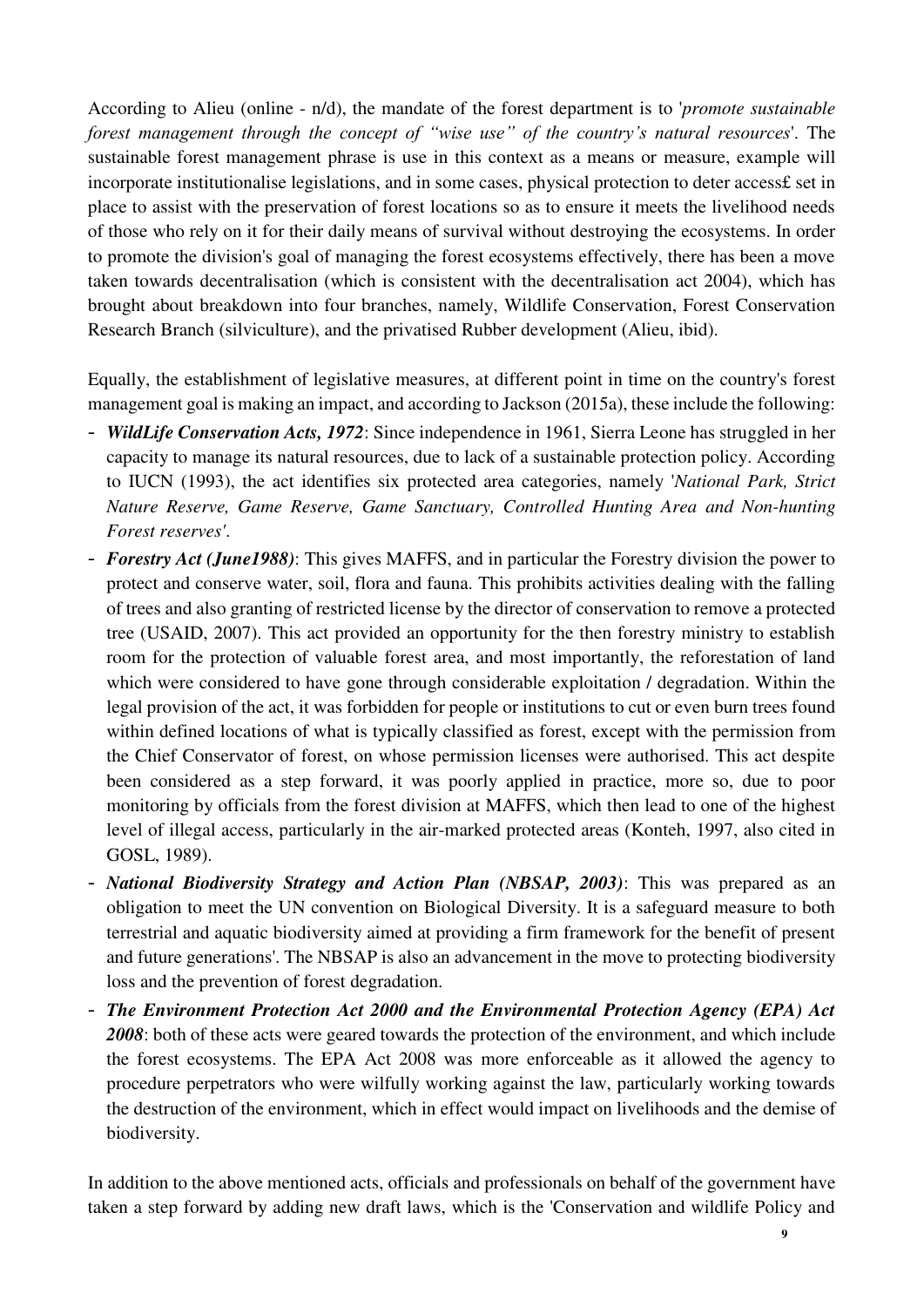Forests Policy Acts (Brown and Crawford, 2012); this "*sets out five principles which include species management, conservation areas, research and monitoring, education and awareness and capacity building* (Jackson, 2015a). A late emergence on the drive to securely manage the sustainability of the forest ecosystems in Sierra Leone is the 'National Protection Area Authority and the Conservation Trust Fund (NPAA) Act 2012. This is also an arm of MAFFS, with the mandate of managing all areas dealing with the improvement of the environment, and more so, ensuring protected areas are effectively managed from deliberate abuse by the public (Jackson, 2015b).

In as much as the criticism raised about colonial hegemonic act of domination in controlling Sierra Leone's natural resources (particularly the forest sector, to name a few, easy timber export), attitudes of nationals, and more so the brutal rebel war that ravaged the economy, has exacerbate the dwindling state of forest reserve in the country to its current patchy state (Munro, 2009, an original citation in Baker et al. 2003).

| $\cdots$                            |                           |            |                                 |                                                                                                                                                                                 |  |  |
|-------------------------------------|---------------------------|------------|---------------------------------|---------------------------------------------------------------------------------------------------------------------------------------------------------------------------------|--|--|
| <b>Protected area</b>               | <b>Status</b>             | Size (ha)3 | <b>District</b>                 | <b>Description</b>                                                                                                                                                              |  |  |
| Outamba Kilimi                      | <b>National Park</b>      | 110,900    | Bombali                         | Part of the transboundary<br>Fouta Jallon Highlands<br>where six of West Africa's<br>major river rise.                                                                          |  |  |
| <b>Goal Rainforest</b>              | <b>National Park</b>      | 7,107      | Kailahun,<br>Kenema,<br>Pujehun | The last significant patch<br>of closed canopy rainforest<br>in Sierra Leone.                                                                                                   |  |  |
| Western<br>Area<br>Peninsula Forest | Non-Hunting<br>reserve    | 17,688     | Western Area                    | Forest on the hills outside<br>Freetown which provides<br>much of the capital's fresh<br>water supply.                                                                          |  |  |
| Lima Mountains                      | Non-Hunting<br>reserve    | 33,201     | Koinadugu                       | Site<br><sub>of</sub><br>the<br>country's<br>highest mountain, Mount<br>Bintumani (1,948 metres).                                                                               |  |  |
| Kangari Hills                       | Non-Hunting<br>reserve    | 8,573      | Bo, Tonkolili                   | Steep-sided range of hills<br>in the centre of the country<br>that provide an important<br>habitat for wildlife and<br>could be a release site for<br>reintroduced chimpanzees. |  |  |
| Tingi Hills                         | Non-Hunting<br>reserve    | 10,519     | Koinadugu, Kono                 | Remote area of North-<br>Sierra<br>Leone<br>eastern<br>renown for its batholiths.                                                                                               |  |  |
| Tiwai Island                        | Wildlife<br>sanctuary and | 1,200      | Pujehun, Kenema                 | This small island in the<br>Moa river is an important<br>habitat for primates, birds                                                                                            |  |  |

**Figure 3: Protected Area**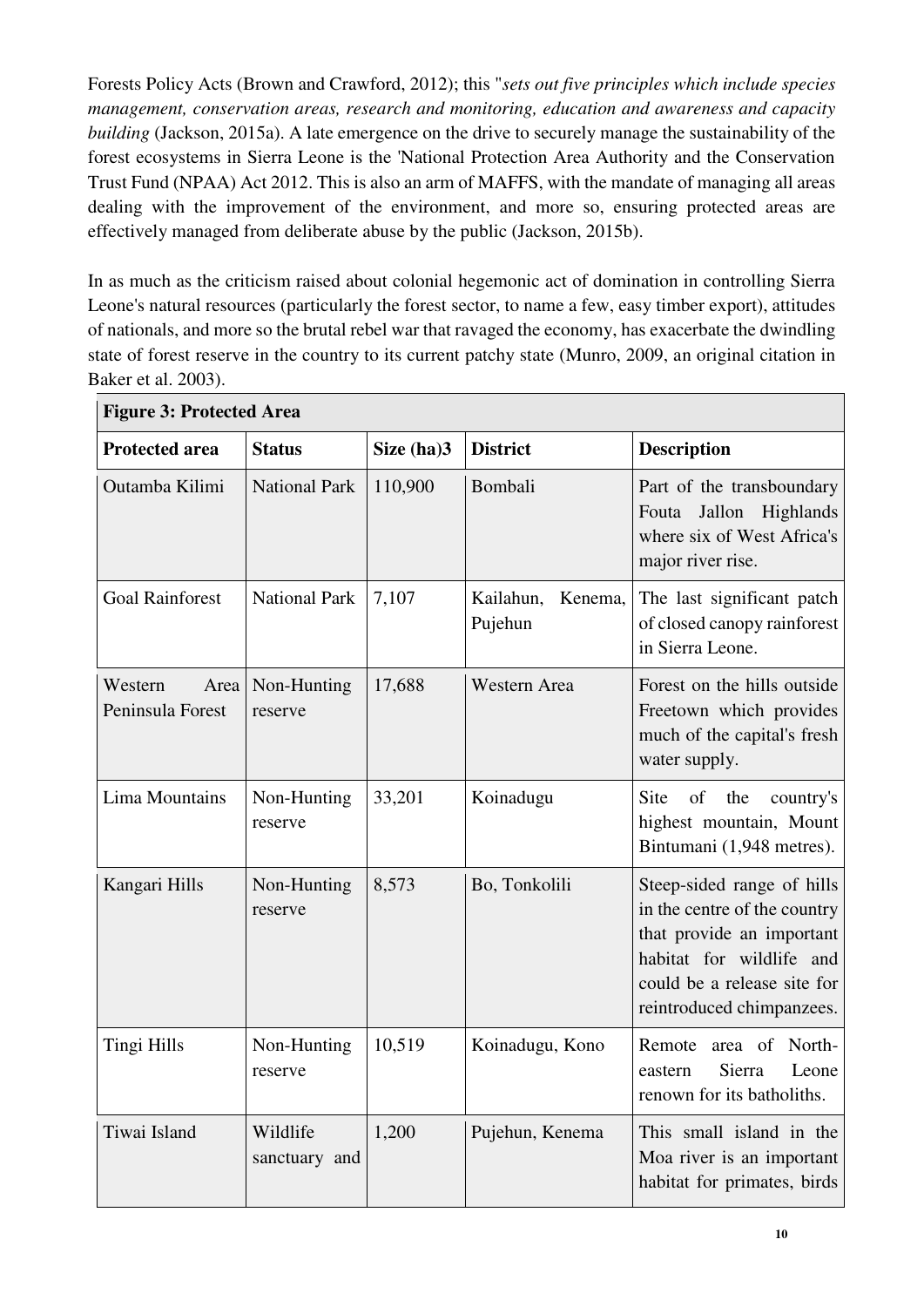|                                                        | community<br>conservancy. |         |        | and the very rare pygmy<br>hippo.                                                                                                |  |  |
|--------------------------------------------------------|---------------------------|---------|--------|----------------------------------------------------------------------------------------------------------------------------------|--|--|
| Kambui Hills                                           | Forest<br>Reserve         | 21,228  | Kenema | Forest on low-lying range<br>of hills west of Kenema<br>which is threatened by<br>logging and mining.                            |  |  |
| Sierra<br><b>River Estuary</b>                         | Leone   Ramsar site       | 295,000 | Area   | Port Loko, Western   The country's only Ramsar<br>site, and as such the only<br>marine area afforded any<br>level of protection. |  |  |
| Source: World Bank 2006 (also cited in Jackson, 2015a) |                           |         |        |                                                                                                                                  |  |  |

# **7. Wars as drivers of failed Forest Policy in Sierra Leone**

According to Beevers, 2012 (also cited in de Jong, Donovan, and Abe, 2007; UNRP, 2010), there is strong correlation indicating that nearly half of conflicts in the 20th century are linked with forested regions, mostly in tropical countries. Perspectives from scholars like Homer-Dixon (1991) and Kaplan (1994), testify the fact that forest degradation and high population growth, backed by poor forest management (particularly in poor tropical rich forest economies) have intensified violent tendencies towards people's innate ability to protect territories associated with their livelihood space. Scholars like Ross (2003) have also subscribed to the fact that countries endowed with natural resources have higher tendencies for people to engage in conflicts as it is purported to be a base for people to enhance their livelihoods through easy access to a variety of resources, which can transform their lives.

Sierra Leone is a small country with a population of just about 6 million (based previous statistics figure 3), and endowed with valuable land/based natural resources (such as diamonds, rutile and timber based products like rubber and pole) - evidence revealed that the rich attraction of these resources is an influencing factor for the prolonged fighting which Sierra Leone experienced for nearly a decade, between 1991 - 2001 (Munro, 2009; UNEP, 2010). According to Beevers. 2012 (also strongly cited in Reno 1998: 2000), evidence also points to the fact that exclusive dependence on timber income (particularly in tropical under-developed economies) is likely to create weak state governance due to high possibility of corruption, and a possible incitement for violence - the case of Al Jazeera's under-cover investigation about high profile corruption in timber trade in Sierra Leone is also a testament of this situation (Jackson, 2015d; Jackson, 2016).

#### **8. Sustainable Livelihood and Forest Management Nexus in Sierra Leone**

Shahbaz and Suleri (2009) highlighted two overarching issues based on contemporary literature about the linkages between rural livelihood security and forest management; and these include:

- How and to what extent forest resources can contribute to poverty alleviation.
- How and to what extent poverty alleviation and forest conservation can be made convergent rather than divergent goals".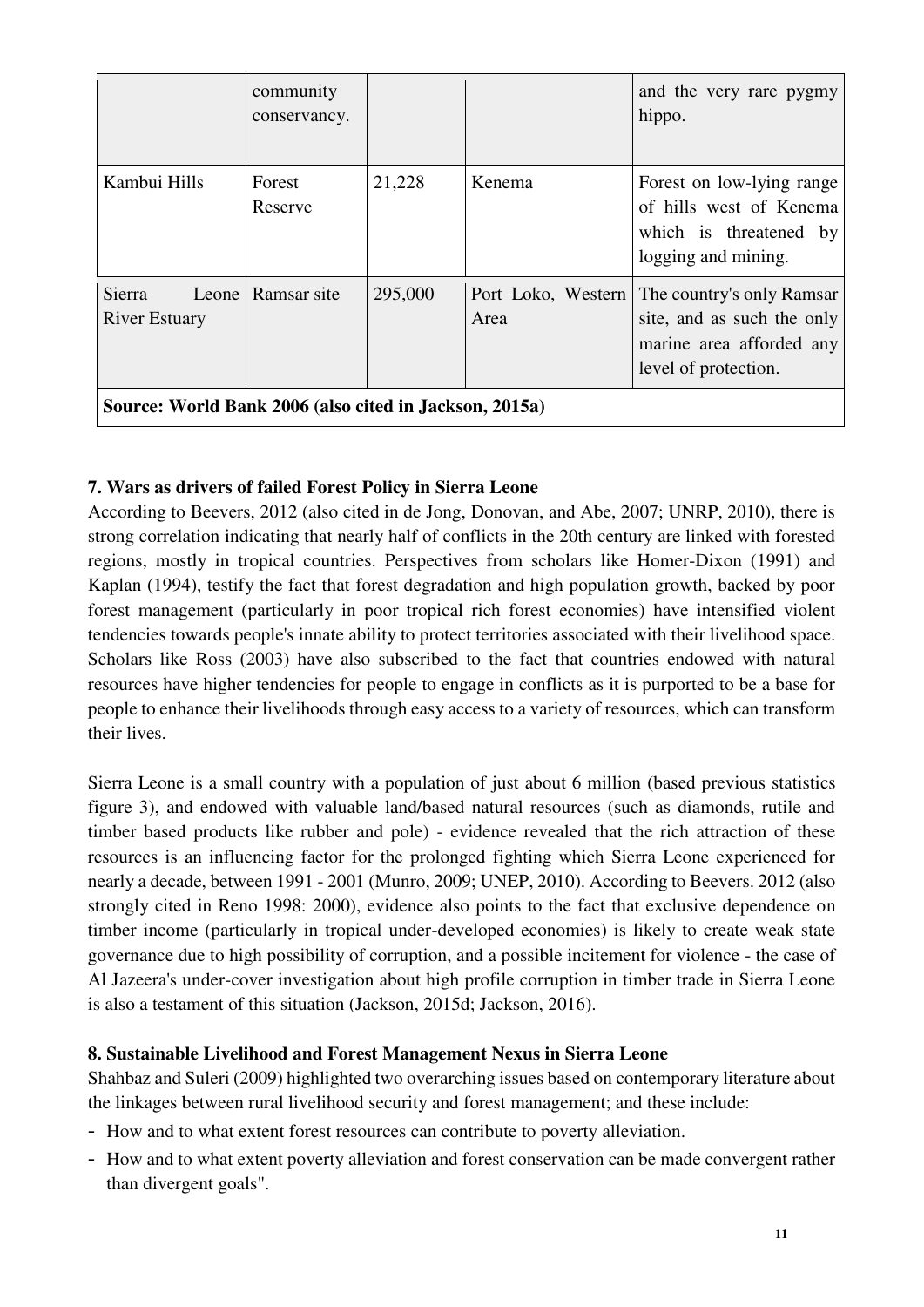Forest-based resources play a very important role in the lives of poor rural communities in Sierra Leone, more so given the fact that poverty is an endemic thing in the country. Current legislations in relation to access to forest in the country is posing serious problems in terms of the sustainable livelihoods of people, for example, legislative measure such as those stipulated according to the forest laws of Sierra Leone (Forest Acts 1988 and more lately the NPAA) means that people, particularly those in rural communities are more or less prevented from gaining access to seek basic livelihood needs.

Policies relating to land (particularly in forested areas such as WAPFoR) have witnessed great tension between the Ministry of Lands and MAFFS, and these in effect seemed to have threatened livelihoods for nearby forest community dwellers in terms of their sustained livelihoods - in some cases, officials have been directly involved in the selling of lands (Munro, 2009).

In a bid to meeting the sustainable livelihood target, successive governments through the administrative arm (MAFFS), have been working hard since 2008 at restructuring the forestry division to incorporate the 3C model (Figure 6), namely '*Commercial Forestry, Conservation & Wildlife Management and Community Forestry*', headed by an Assistant Director of Forestry as shown below in Figure (Amazon Web Services, n/d). In order to move on with the government mission of meeting its priority in protecting the forest ecosystems, and in addition addressing the livelihood and poverty state of forest community dependents, a national workshop was convened in the early part of the year 2009 (precisely 3rd - 5th February) and backed by international organisations and NGOs like the European Union (EU) and the United States Agency for International Development (USAID) to review existing policies, laws and regulations of forestry division in the country as a whole - the outcome of this resulted in the formation of an Advisory Committee (AC) incorporating representatives from various groups<sup>6</sup>, with the ultimate goal of achieving two policies to address 'forestry and wildlife conservation' (Amazon Web Service, n/d). The positive thing about the consultation was the efforts geared towards engaging the wider public (through national broadcast in the most widely spoken vernacular, Krio to keep people informed about the AC's decision, and it is the expectation that the outcome of the consultation would address parts of the constitution of Sierra Leone as outlined below, an excerpt from Amazon Web Service (n/d):

*[Section 7(1)a], which is simply the "harnessing all the natural resources of the nation to promote national prosperity and an efficient, dynamic and self- reliant economy"* 

*[Section 11.3.2)], geared towards the reduction of forest degradation and the conservation of biodiversity and this specifically is also in support of the ''Sierra Leone Poverty Reduction Strategy II, "Agenda for Change" (PRS II), which identifies poverty alleviation and environmental management nexuses.* 

*[Section 11.4], part of that PRS11 obligation to address the sustainable management of forest resources in reducing poverty through the encouragement of activities like Ecotourism, community forest management, and the commercialization of forestland (involving activities like lawful timber trading which is in line with the international FLEGT standards).* 

The above expression in supporting the effective management of forest to promote sustainable living seemed good on paper, but how far does it go in terms of addressing the livelihood needs of poor people in Sierra Leone is critically contentious. As already addressed in earlier section, the country is highly divided on the basis of the division created in the country by the colonial power (Munro,

-

<sup>&</sup>lt;sup>6</sup> Forest and agriculture divisions at MAFFS, international and local organisations, civil society and local community groups.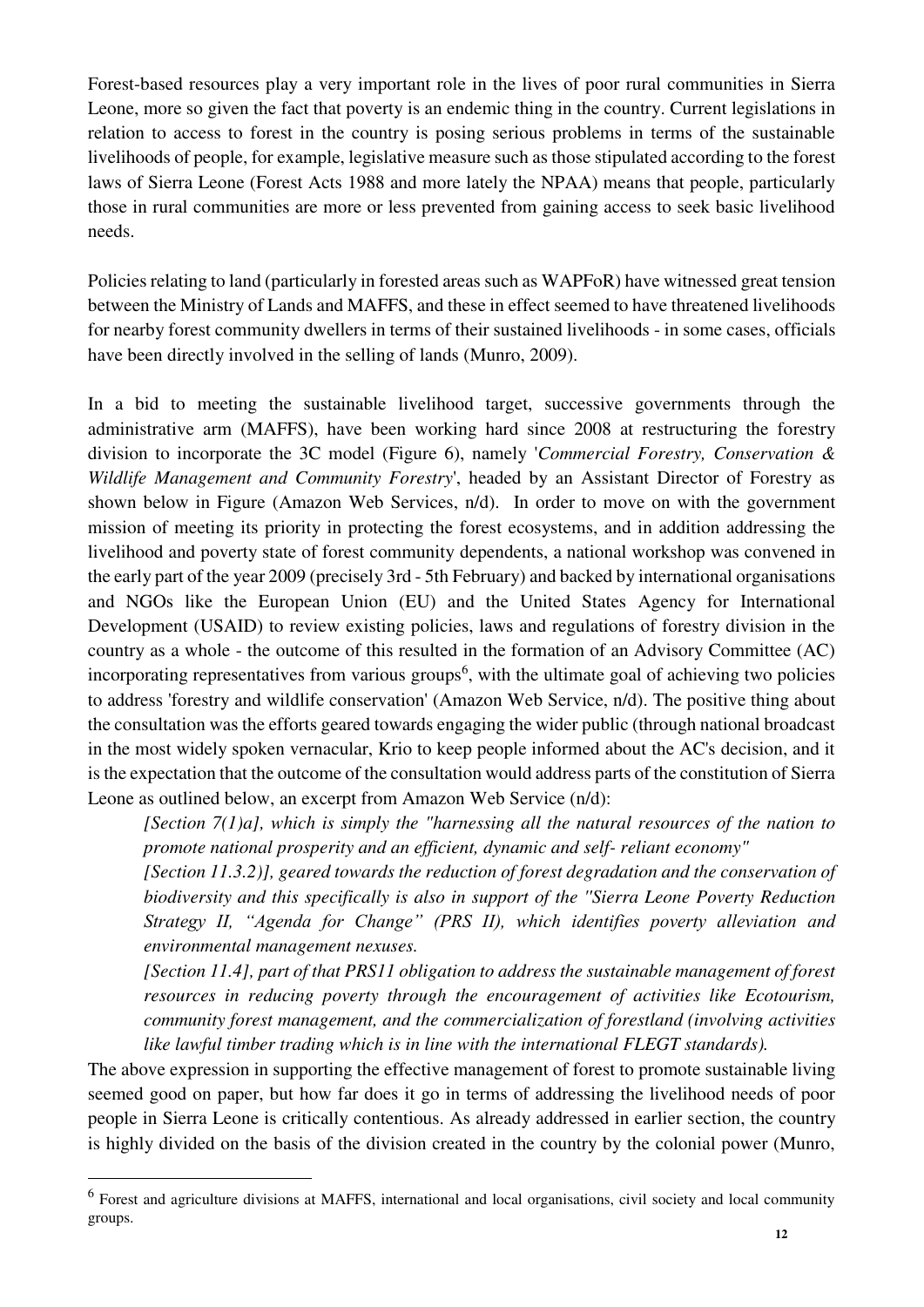2008: 2009), and which makes it very difficult for poor people (particularly rural and indigenous forest community residents) across the country to fully harness resources to meet their daily livelihood needs - heavily focus on the commercialization of forest lands have seen the exploitation of timber products by both high profile nationals through connivance with international corporations to exploit the country's rich national environment, while the environment is left in destructive tatters and those community dependent left to struggle for their daily survival (Jackson 2015d; Jackson, 2016 and Munro, 2009). It is no surprise in the country to have seen an upsurge in the rate and escalation of what gave rise to the 10year brutal civil crisis and for forest lands across the country were seen as easy target for rebel fighters to target because of their endowed assets which were sold to purchase arms (UNEP, 2010).

This brings one closer in addressing Shahbaz and Suleri's (2009) concerns / issues (how and to what extent poverty alleviation and forest conservation can be made convergent rather than divergent goals)<sup>7</sup>. As in the case with Sierra Leone where poverty is rather high, access to forest by locals is seriously threatened, while at the same time ensuring that their usage is done in a sustainable way to ensure the forest ecosystems is effectively managed without much of a destruction to existing biodiversity. This required properly trained and qualified personnel (from the forest division at MAFFS) and supported by other national groups to help address the ongoing problems of forest loss and risks to the sustainability of livelihoods from forest resources.



 $<sup>7</sup>$  Current policy focus in Sierra Leone is heavily directed at the conservation of forest environment which is quite good,</sup> particularly in addressing environmental concerns, but the scope for sustainable livelihood is actually not consistent with the requirements of international standard; forest community residents are the most vulnerable when it comes to policy implementation relating to restricted forest usage. In view of legislative acts pertaining the protection of forest in Sierra Leone (more so the latest of which is the NPAA act 2013), there is hardly any substantive information dealing with the sustainable use of the forest environment that favours the protection of local residents (The World Law Guide, n/d). These are all meant to salvage the remains of the destructive environment rather than converging it with the livelihood needs.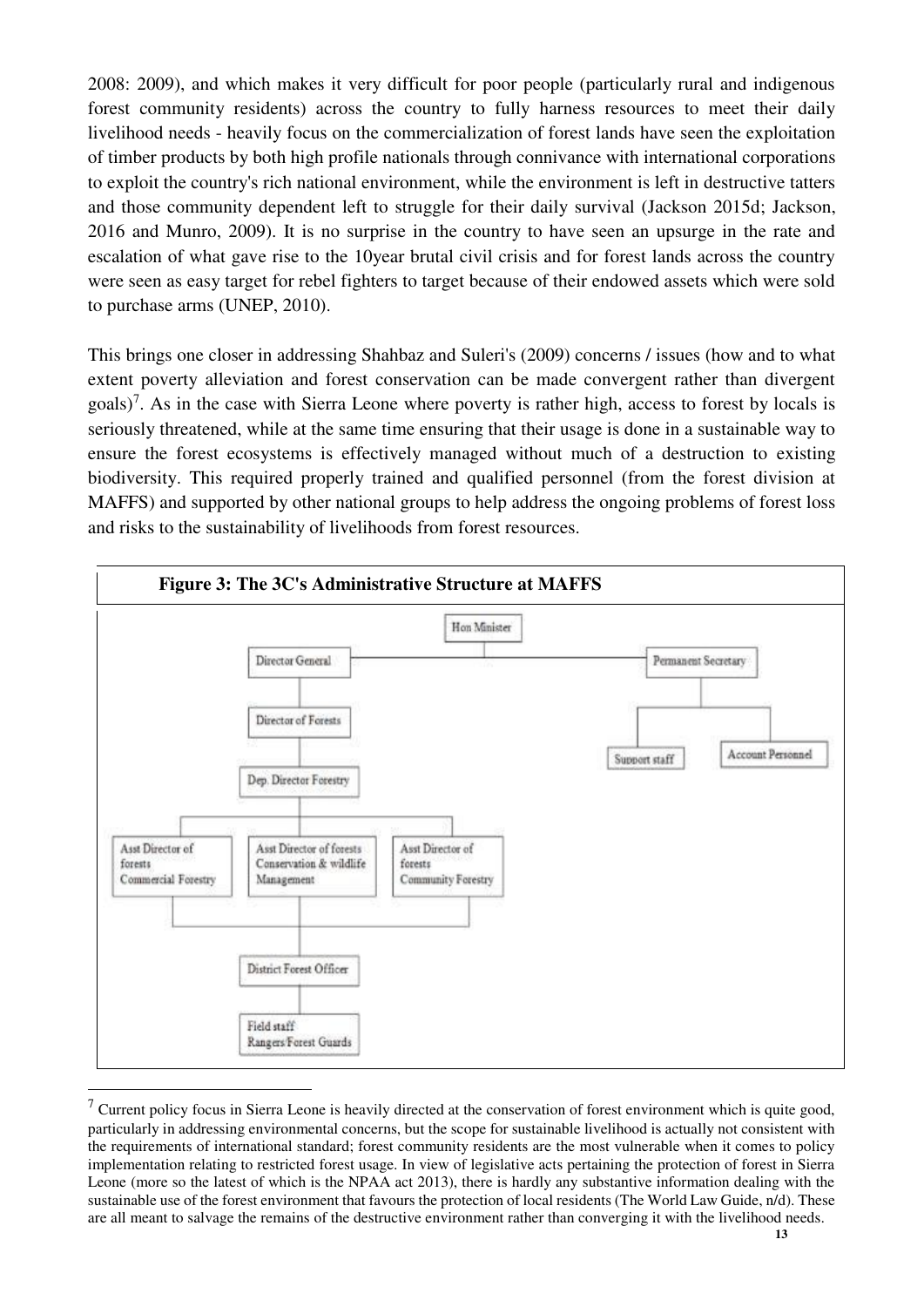# **9. Payment for Ecosystems Services (PES): Approach to Sustainable Forest Management (SFM) in Sierra Leone**

Having looked at the situation of sustainable livelihood and forest management nexus in Sierra Leone, it is now appropriate to explore critically, approaches used in the country (much more supported by international organisations and the national government) to finance livelihood sustainability in addressing long term protection / conservation of the forest ecosystems.

Sierra Leone, though small in size, is well endowed in natural forest resources, this over the years has helped to sustain lives, particularly poor community residents close to forest locations. The extent of depletion of its forest (prominent during the 10years brutal civil war) had led to the adoption of proactive actions (legislative) resulting in the establishment of organisations like the EPA in 2008 and NPAA in 2014. Legislative measures on its own cannot work effectively in a country like Sierra Leone where rural poverty is at an escalation rate, and so incentive schemes aimed at encouraging forest users to make productive use of forest areas is something that started making its way in the development agenda in the late 1980s, through popular supported schemes such as PES from international organisations like the United Nations (UN) and the International Monetary Fund (IMF), intended to encourage forest users to make productive use of their natural habitation.



**Figure 5: PES Diagram**

Figure 7 provides an illustration of a typical PES project undertaken by DEFRA to support productive use of forest land (referred in this situation as Upstream and Downstream), through which incentives / payments are made (voluntary participation) for those in use of the service. Such a scheme comes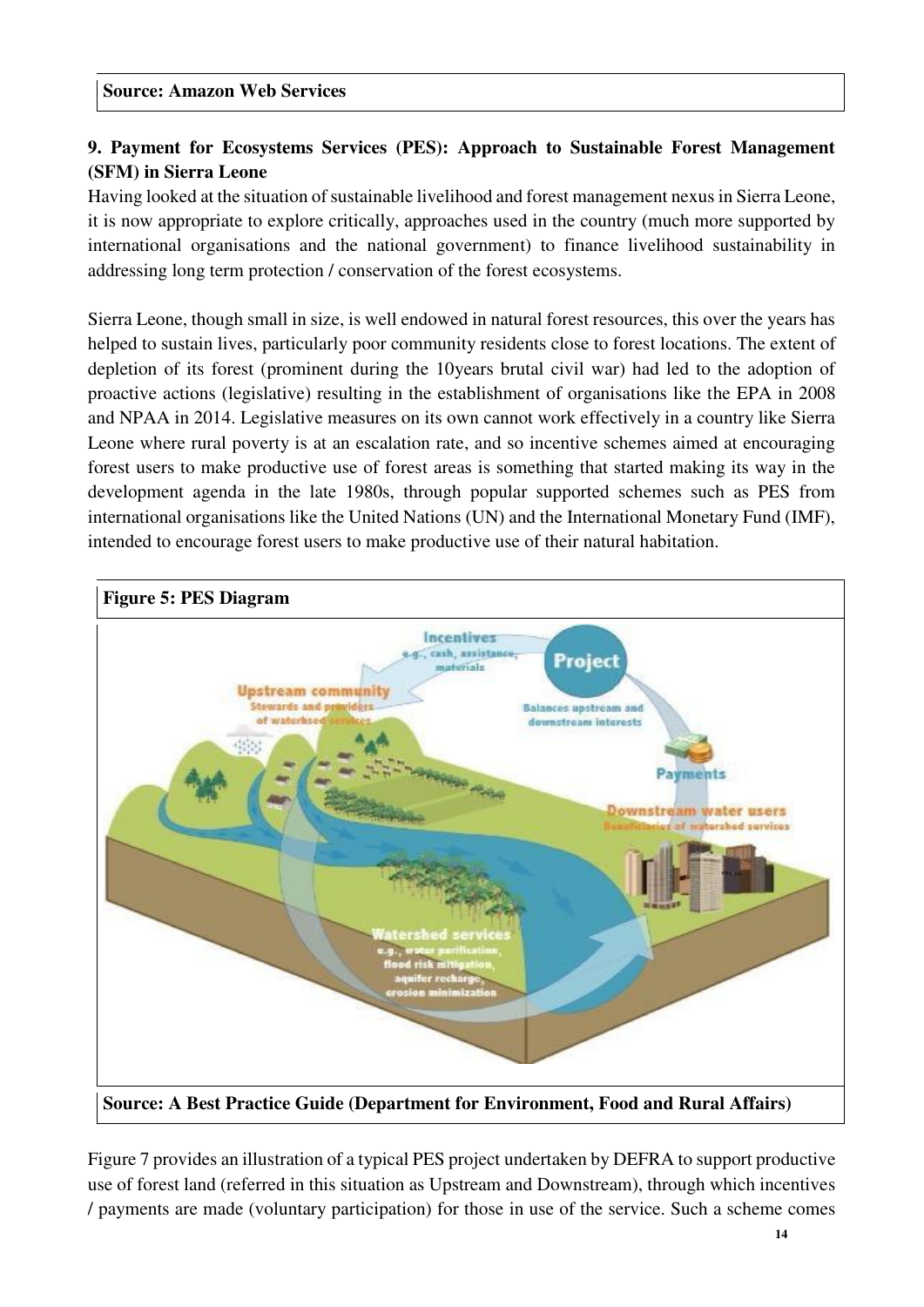with its benefits to users (particularly poor residents) in terms of direct cash, which support livelihood in a sustainable way, and much more supported mechanism of skills development, but to the nation at large, an improvement or a regeneration of the depleted environment which is more in support with global action on climate change mitigation (reference to Jackson 2015e).

# **9.1. Types of PES and their use to Communities**

According to the DEFRA (2013), there are three broad categories of PES as outlined below:

- *- Public payment schemes through which the government pays land or resource managers to enhance ecosystem services on behalf of the wider public.*
- *- Private payment schemes, self-organised private deals in which beneficiaries of ecosystem services contract directly with service providers.*
- *- Public-Private payment schemes that draw on both government and private funds to pay land or other resource managers for the delivery of ecosystem services.*

The adoption of any of the above PES scheme(s) can be done at different special scale (DEFRA, ibid), and for which conditionality are likely to be imposed so as to ensure the desired purpose of such payment (which is mostly geared towards mitigating hazards of the environment) is adhered to for the good of all. Generally, the range scale of PES scale would include all or mixture of the following, depending on the degree of sustainable funds available (DEFRA, ibid):

- *- International: examples include Reducing Emissions from Deforestation and Degradation (REDD+) whereby developing countries that are willing and able to reduce emissions from deforestation and degradation are paid by developed countries for doing so.*
- *- National: for example the Environmental Stewardship programme, a government-financed scheme in which in the UK situation, about £400 million a year is paid to farmers and land managers on behalf of the public in return for more environmentally-sensitive farming.*
- *- Catchment: for example, downstream water users paying for appropriate watershed management on upstream land. These schemes tend to be private-financed, for example where a water utility pays upland land managers on behalf of its customers to implement certain measures designed to stabilise or improve water quality.*
- *- Local / neighbourhood: for example, a scheme whereby residents collectively fund a warden or environmental organisation to manage local green space for biodiversity, landscape and recreational value.*

In the developing country context, and particularly in a countries like Sierra Leone, the REDD+ scheme seemed to be the most popular as funds provided seemed to be of at guaranteed level, in comparison to schemes managed at local or national level.

Developing economies in Africa, some parts of Asia and Latin America have suffered a lot when it comes to issue on degradation / depletion of the forest ecosystems. For poor rural residents, this is highly attributed to poverty, which meant that the quest to seek for sustainable livelihood signify people's ability to engage themselves in activities that are considered non-environmentally friendly. The motive behind the formation of PES is very good, but its implementation for poor nations like Sierra Leone can be very hard for poor rural residents given the stringent conditionality imposed. A robustly critical approach is needed to address the way forward in ensuring that corporate organisations using the forest ecosystems should be tied to actions taken in the establishment of funds to mitigate pressures faced by poor residents and the environment as a whole.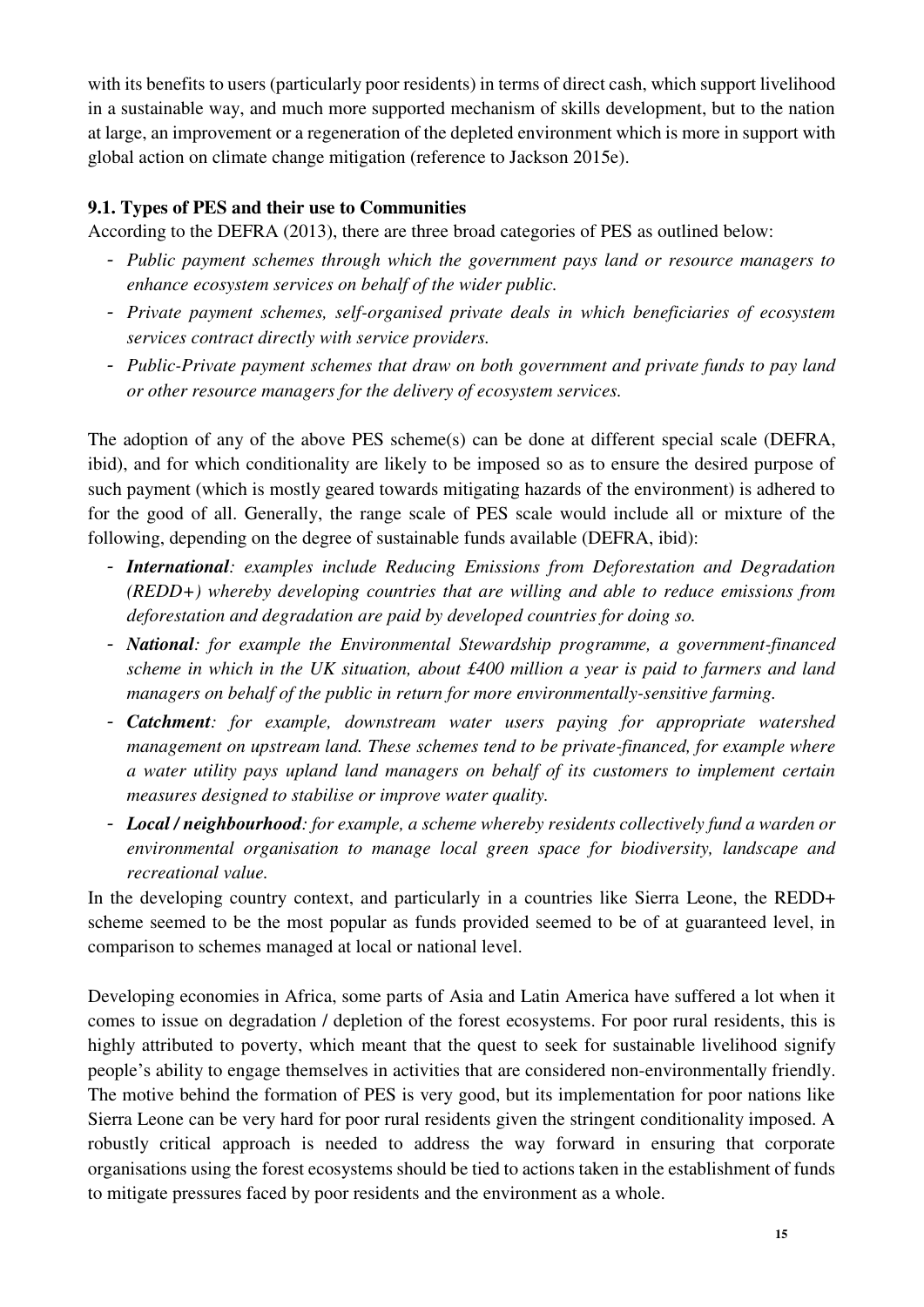### **9.2. What is PES and how is it addressed in the Sierra Leone Context**

Lately, Sierra Leone, through its link with popular schemed like the Kyoto Protocol commenced steps towards meeting international demands / calls for the preservation of its forest ecosystems; an example of such approach have been geared towards financial payment to forest community to minimise their over-usage of forest land, commonly referred to as 'Payment for Ecosystems Services (PES)'. According to the Department for Environment, Food and Rural Affairs (DEFRA, 2013), "*the term PES is used to describe schemes in which the beneficiaries, or users, of ecosystem services provide payment to the stewards, or providers, of ecosystem services - in practice, PES often involves a series of payments to land or other natural resource managers in return for a guaranteed flow of ecosystem services (or, more commonly, for management actions likely to enhance their provision) over-and-above what would otherwise be provided in the absence of payment. Payments are made by the beneficiaries of the services in question, for example, individuals, communities, businesses or governments acting on behalf of various parties".* 

It is thought that such payments would help to divert users' attention away from clearing up thick / protected forest areas, but more so engaging themselves into more productive Agro-based activities like 'Agroforestry and community forestry'. Over and above, funds earmarked for PES can also serve as a means to enhancing community participation in improving the attractiveness of forest territories, more so for tourists, who in most cases may be charged for accessing services provided.

#### **9.3. Sources of Finance Scheme for PES**

This section provides the scope for addressing sources of finance schemes for PES in general, and specifically the case with Sierra Leone.

#### **9.3.1. Reducing Emission on Deforestation and Forest Degradation**

In 2013, Sierra Leone adopted the first of its formal PES scheme (REDD+), as a result of international pressure in ensuring people's livelihoods are well protected, while at the same time preserving a sustainable natural resource environment for the benefit of both present and future generations. Forest in the country has undergone huge losses as a result of encroachment into protected areas, and the effect of this is continuously felt on the environment (through land degradation), and also a direct impact on climate change vulnerability (Jackson, 2015b; IUCN,1993). More lately, the international cry in terms of raising alarm on the abuse of natural resources such as the over-usage of 'forest land' has helped initiated new dimension on how best to protect the environment through UN sponsored activities like '*REDD / REDD+*'; this is geared towards 'Reducing Emission from Deforestation and Forest Degradation (REDD+). It is thought that through this, poor community residents will be able to address sustainable livelihood needs through payment schemes so as to divert the abuse of forest areas into more productive activities. This idea which started in 2008, is supported by the UNEP and Forest Investment Programme (FIP), and hosted by the World Bank, with funds been pledged by countries in the Scandinavian block and mainland Europe of which Spain committed an amount of US\$20.2 between 1989-99, and with a commitment of an expansion to 40 countries between 2010- 15 (Jackson, 2015; UNEP, 2010).

In Sierra Leone, this new dimension strategy was launched in July 2013 (with initial capacity building programme piloted earlier in May 2013) to assess compliance and readiness by officials to implement the scheme (Jackson, ibid). The REDD+ initiative was seen as a form compensatory scheme to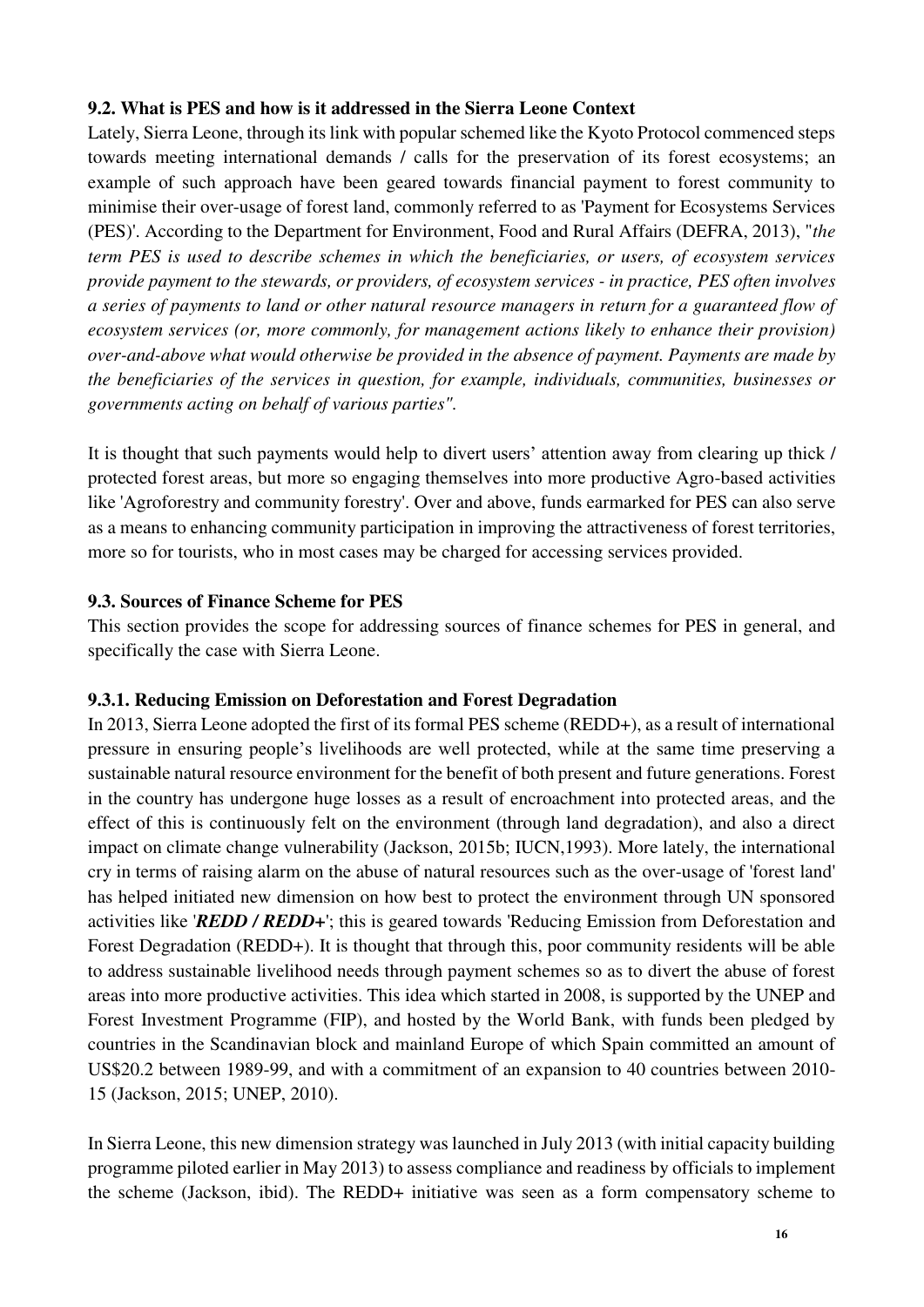support the rural poor in reducing their destructive acts of deforesting the environment, while at the same time enhancing their scope towards skills acquisition through community initiatives like community based forestry and agroforestry.

Steps towards the financing of ecosystems services, and more so the protection of livelihoods for the poor have been highly debated by the international communities, for example umbrella organisations within the United Nations (Food and Agricultural Organisation [FAO] and the United Nations Environment Program [UNEP] and World Bank (CIFOR, n/d and UNEP, 2010a). Funding for PES schemes, particularly in developing nations like Sierra Leones is heavily funded by international organisations like the current instituted UN REDD+ scheme (The Red desk, 2013). The scheme is meant to serve multiple purposes, more so in terms of protecting the environment from its current state of destruction, and also an improvement in sustainable agricultural productivity for those community rural dwellers whose lives are heavily dependent on forest resources for their daily livelihoods (FAO, 2013).

In Sierra Leone, emphasis of PES is on the REDD/REDD+ agenda which is geared towards the provision of accessible funds to forest community dwellers in order to minimise their over-usage of forests, and particularly protected area lands. According to a report from Ecosystem Marketplace (2015: 7), the call for such action was borne out of the *Physicist Freeman Dyson's* work in 1977 (*Can We Control the Carbon Dioxide in the Atmosphere?*) in a bid to alert the international community about the need to put a halt on the rise of  $CO<sub>2</sub>$  in the atmosphere; in his conclusion, he suggested the planting of trees as a means of catching up with the already destructive state of the environment perpetrated by over usage of forest land in particular. Deforestation (accounting for about 20% of greenhouse gas emission) is currently an area of great concern in Sierra Leone, and the introduction of REDD/REDD+, and more so with its financial grant scheme is supposedly meant to assist dependent communities to minimise their destructive actions to protected forests areas, which in the long-run will help in curbing threats to the vulnerability of climate change disasters already faced by the global community.

Management of the UN REDD/REDD+ scheme in Sierra Leone is done by the forestry division at the Ministry of Agriculture, Forestry and Food Security (MAFFS); the establishment of the National Protected Area Authority (NPAA), and more so the launching of its activities on the 28<sup>th</sup> January 2016 is a step towards the government's initiative in meeting with the international call in combating high risk of climate change posed to the environment (Global Climate Change Alliance+ [GCCA+], n/d). The decentralisation of institutional settings in Sierra Leone is making the hopes for achieving the UN REDD/REDD+ scheme a possibility; such scheme is supported by the Royal Society for the Protection of Birds (RSPB), and partnered Conservation Society of Sierra Leone (CSSL) as part of its activities in the Gola forest region, the Environmental Forum for Action (ENFORAC), and more recently, the NPAA which is a direct arm of the forest division at MAFFS.

As in the case with Sierra Leone, the true impact of such a scheme is yet to be felt / realised after the first four years of its inception window. The legacy of the divided land tenure system (Colony which incorporates the entire Western Area and the Protectorate) created by the colonial power (the then British government) is one of the first hurdles in determining carbon emission rights, and under which payments / credits can be claimed (Conway and O'Sullivan, 2011). The Environmental Protection Agency (EPA - guided by the EPA Acts 2008) is the institution responsible for ensuring safeguarding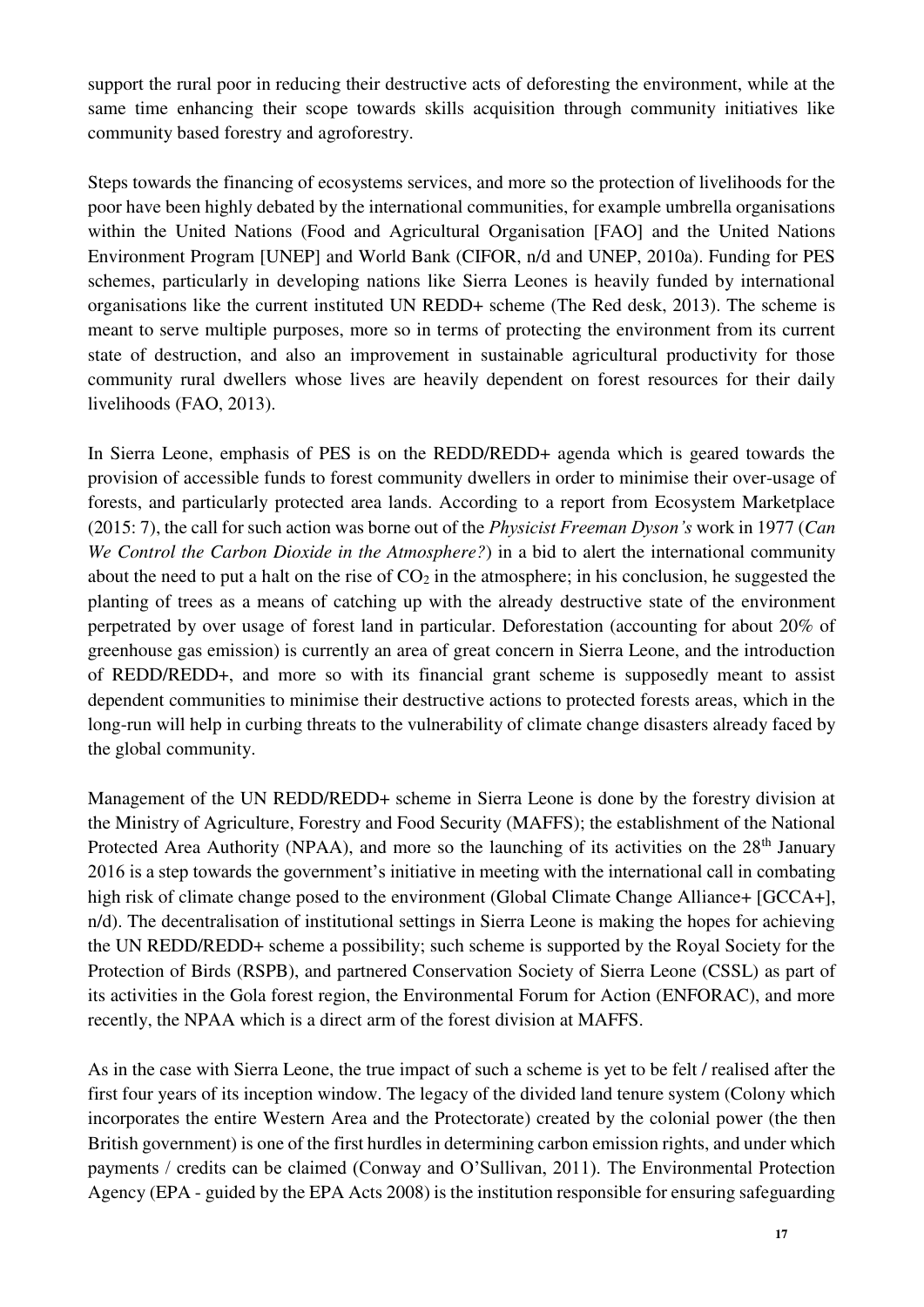measures are adhered to through its monitoring of renewable resource usage (which includes forest), and hence meant that individuals and / or groups can be prohibited from converting land / forest into other purpose without the granting of proper license - in terms of the socio-economic safeguards, reference to the Constitution (1991: Section 8.3) stressed the importance of the natural forest environment as a valuable source for people's livelihoods, which means that draft policies and laws have to address livelihood impacts seriously, particularly those affecting lives of ordinary people, thereby restricting their access to secure sustained living (Conway and O'Sullivan, ibid).

There have been mixed messages about the true impact of the new dimension REDD+ initiatives across countries in Africa, Asia and Latin America where it had already been implemented. In some areas / countries where the scheme was intended to leverage the difficulty in terms of loss of earnings from forest, it has made life too difficult as funds were either not paid at the expected rate (due to high level of bureaucracy), and hence leaving people to struggle in meeting basic livelihood needs it was even noteworthy that the \$200,000 initial grant expected from the 'Forest Carbon Partnership Facility (FCPF) Readiness Preparation Proposal (R-PP)' could not be accessed easily, and hence undermining the safeguarding measure (Creek and Nakhooda, 2011; Wong, 2014).

#### **9.3.2. Other Financing Schemes [Central Bank Corporate Responsibility Mandate]**

All around the world and more so in Asia and the Pacific regions, there is a call for stakeholders, particularly institutions like central banks to engage actively in sustainable development agendas that protect the environment from rapid depletion. This has taken the form of the provision of financial schemes to ensure the earth is sustainably managed through projects like Energy Security, Water and Food Security and Ecosystems and Biodiversity conservation (UN ESCAP, 2012). The state of forest in Sierra Leone is deteriorating at an alarming rate, and with reports indicating less than 5% of the country in a deplorable state of forest cover, exacerbated by the intensity in tree logging and more lately, the increase population around urban towns, particularly along the WAPFoR location (Government of Sierra Leone, 2010; Jackson, 2015a and Jackson, 2015b).

Prior to the civil crisis in Sierra Leone, the National Development Bank (a financial Intermediary, under the guidance of the Central Bank of Sierra Leone) was established as a way of promoting sustainable agricultural investment projects through financial / loan schemes provided by the bank to rural residents / potential investors in expanding agricultural projects in meeting livelihood needs, with the obvious benefits of improving employment prospects. The bank as it were, was 100% owned by the government of Sierra Leone, and for which development project activities funded by the international communities [e.g., the European Union, World Bank and IMF and the African Development Bank] were channelled through the bank, and with monitoring left in the hands of qualified banking staff to monitor operations. The hopes of such operations by the bank was blighted by emergence of the senseless civil crisis which saw sustainable investments in agricultural plantations being wrecked by the wicked acts of brutal rebels.

Lessons from other regions in the world, particularly in Asia and the Pacific, and also in some parts of the African Sub-region have witnessed tremendous benefits of individual Central Banks towards sustainable finance projects in alleviating conditions for the poor around rural areas in supporting the green economy (Ecosystem Marketplace, 2015 and Barkawi and Monnin, 2015). Such operations have included schemes like charges levied by the central bank on the operation of commercial banks and other corporations towards financing the green economy (Lipper, McCarthy, and Zilberman,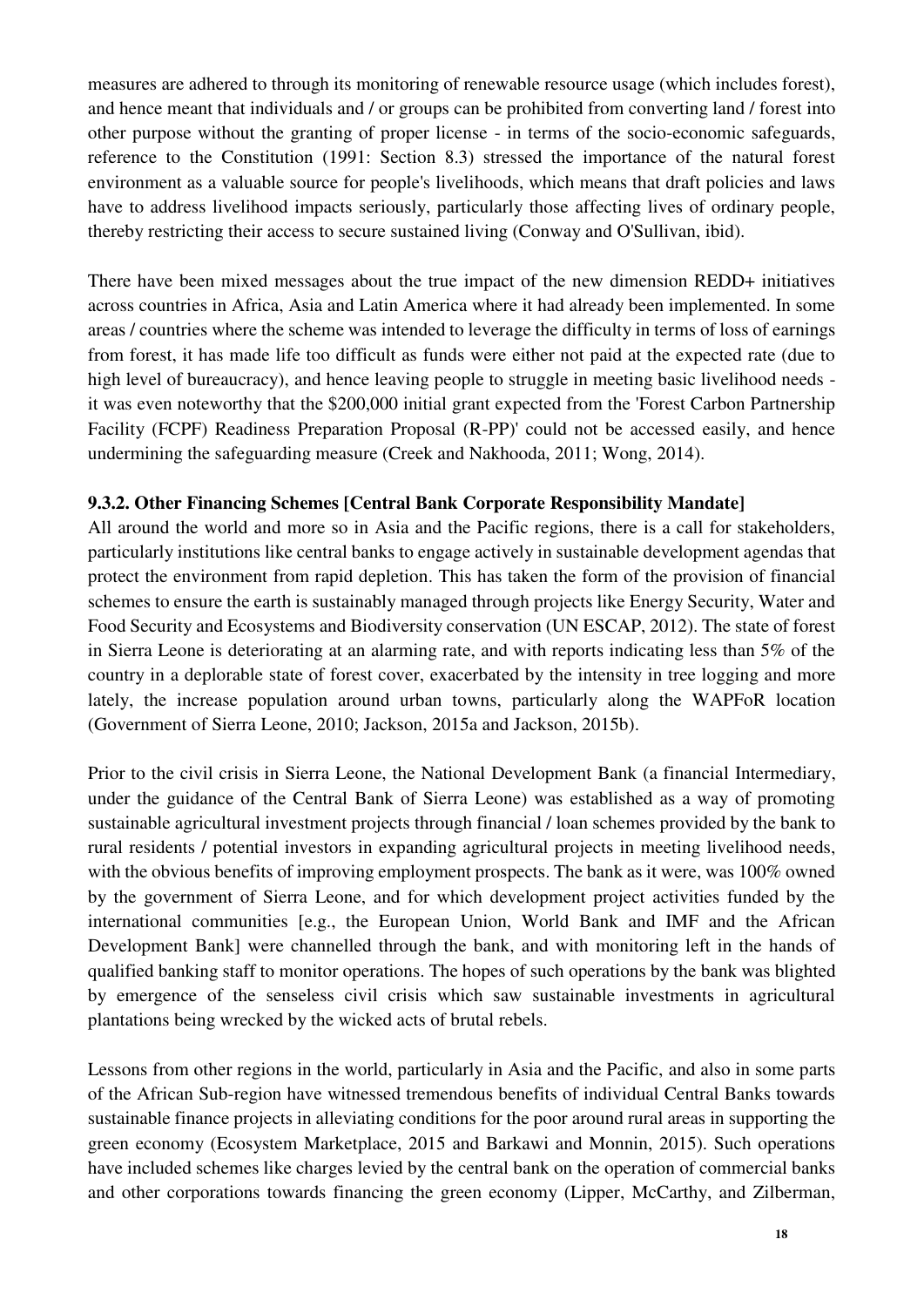2009). Through such schemes, central banks in countries like Bangladesh (Barkawi and Monnin, 2015) have been able to raise funds that are used by the central bank in meeting its objectives towards sustainable development projects. These are normally given out in the form of low interest rates charged so as to make it possible for people or community groups to meet the cost of financing their debts, while at the same time meeting their livelihood commitments.

#### **9.3.3. Other Means of Financing**

Several schemes managed under the umbrella of PES are also directed and monitored by the Ministry of Finance and Economic Development [MOFED] in Sierra Leone. These normally come in the form of soft loans, in which interest rates on return for payment is normally made in small rates. Major parts of PES schemes are funded through agricultural developments in Sierra Leone. The CDC recent investment of over £15 Million on Miro Forestry operation in Sierra Leone is a wake-up call in support of the organisation's operation in the country; an approach geared towards sustainable investment in the natural resource sector, while acknowledging the potential of the human resource development in enhancing skills for community residents around the Yoni community (CDC, 2015). In welcoming notes, there was a positive response from both the then Minister of Finance and Economic Development [MOFED] and the Head of Miro Forestry in Sierra Leone [Andrew Collins]:

*"Dr. Kaifala Marah, Sierra Leone's Minister of Finance and Economic Development - We welcome news of CDC's investment in our forestry sector. It comes at a time when the industry is faced with daunting challenges exacerbated by the Ebola crisis. We will work with Miro Forestry to harness mutual benefits from this venture in ways that will improve and expand our forests, boost job creation and contribute to our post-Ebola recovery efforts."* 

*Andrew Collins, Miro Forestry - "We are delighted to have both CDC and Finnfund supporting the long-term development of the company. Both are experienced in the region in which we operate and together they provide us with significant support to ensure we attain highest financial, operational, social, environmental and ethical standards across the group. Sustainable plantation forestry is naturally a business that can provide competitive financial return, whilst significantly improving the long-term economic, social and environmental position of the rural areas in which we operate. Our focus remains to continue our stepwise growth, operating with thrift to ensure we remain economically competitive, with a high quality team and work standards, building long-term sustainable business of which all stakeholders can be proud."* (CDC, 2015).

This is considered as a low form of interest financing aimed at improving the situation of sustainable investment in the natural resource sector, as well as raising prospects for job creation and a likely environmentally friendly community that addresses issues around climate change and carbon emission.

#### **10. Barriers / Challenges to accessing sustainable financing**

As stated in the case with Miro Forestry, a thriving forest investment organisation, the situation of attracting financing is treated differently from that of an ordinary / rural community dweller in Sierra Leone who may also require similar support to help raise their scope for enhancing an environmentally friendly society. Rural community residents are more likely to experience difficulties in attracting funds, and such embargo normally comes as a result of their inability to be able to provide secure means of collateral, which may be seen as substitute in the event of a default in their loan agreements.

Funds provided through REDD/REDD+ schemes are more easily accessible by poor community residents whose lives are heavily dependent on renewal forest resources for their livelihoods. On a similar note, there are also conditions imposed, which makes it quite difficult for forest users to access funds, particularly so in the short term. In this situation, livelihood for these community residents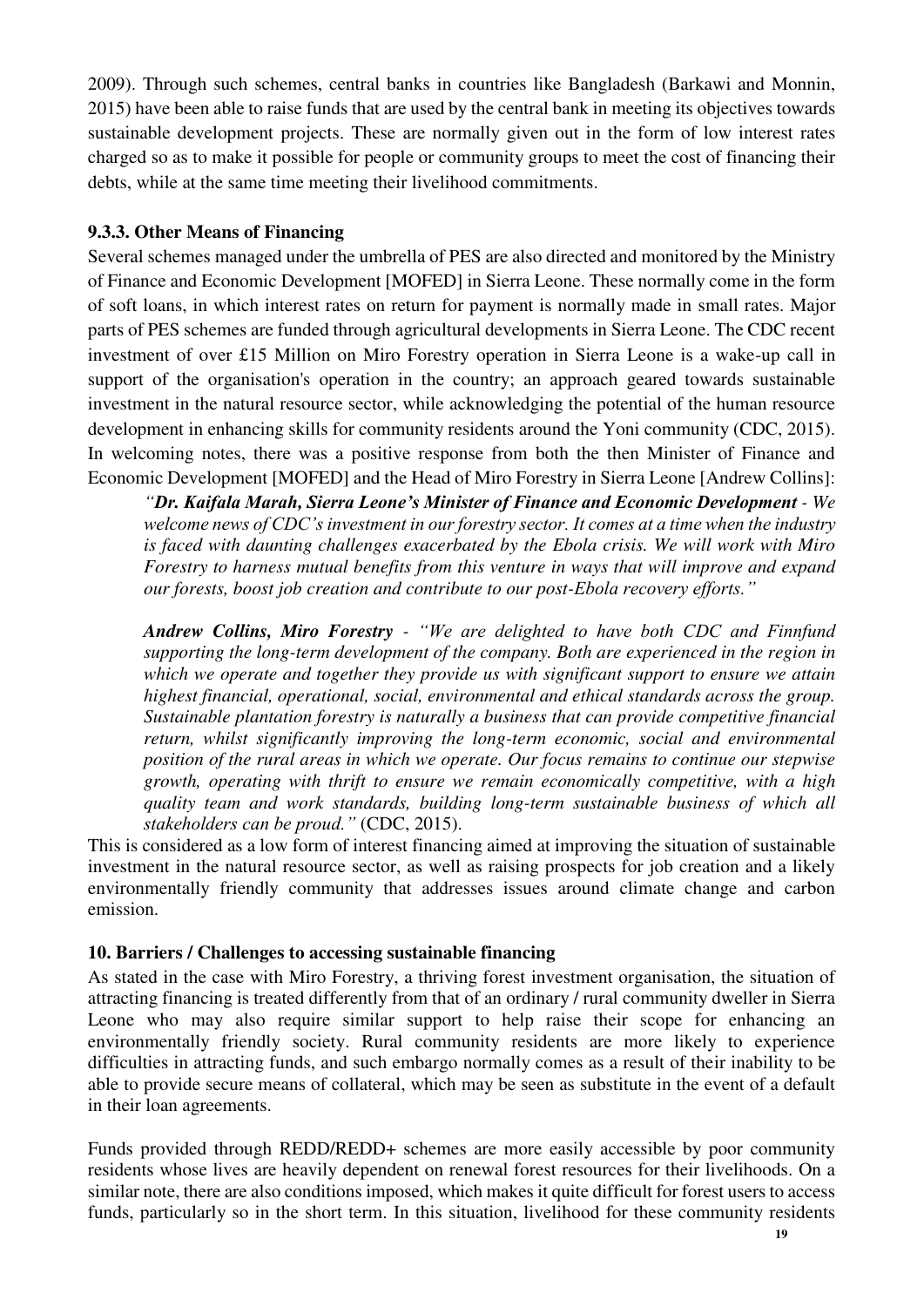normally takes a down-turn as a result of the fact that their usage of the forest environment will be curtailed during the time of waiting for conditions to be assessed (Jackson, 2015a).

In Sierra Leone, Public initiated PES schemes [one in which government pays resource managers to enhance ecosystems services] can be the easy means to accessing funds, but are not adequately monitored as funds can either be too little or are not monitored adequately for those seeking financial support to improving their livelihoods, while at the same time protecting the environment. In the typical Private and Public-Private PES schemes, access to financing can be very hard to come by, particularly for poor rural residents who may not have the collateral support to help accessing funds. An example of Public-Private PES is that of the already UN REDD/REDD+ schemes, which are normally monitored by donor experts and supported by locals such as staff within local institutions like NPAA. As addressed by OECD (2012), the costs and capacity of supplying PES is heterogeneous, and hence it has come up as a recommendation that such a situation should be taken into consideration, with discriminate payment made in terms of factoring extraneous conditions for those needing to access the service.

As already mentioned in the case with Miro Forestry, the announcement of such payment is a typical case of high level discrimination simply on the basis of the organisation's potential to access collateral support, which is non-present with local community organisations or individuals in rural communities. Miro Forestry is considered a good sizeable multinational corporation, with almost middle income shareholders, and their ability to be able to demonstrate evidence of collaterals is quite easy and the ability to meet financial requirements as part of loan repayments can be easily met.

As in the case with local residents, the lack of adequate collaterals may sometimes undermine the illegal and unsustainable exploitation of the natural habitation. In such a case, local / rural residents who are quite familiar with the terrain of forest lands can easily exploit resources without or minimal punishment imposed. This is also an approach to increasing the environmental risk to climate change vulnerability as experienced in the current state of deforestation in Sierra Leone. Particularly with Sierra Leone, PES implementation is faced with some of the highlighted challenges (Government of Sierra Leone, 2010):

- No district/provincial and/or national level REDD carbon institutional framework/architecture in place (e.g. the NSCC, including the National Registry for REDD and non-REDD carbon);
- Some legislators (members of parliament) and unscrupulous international and local businessmen/businesses have already started crashing into the programme without the consent of government; thus posing a threat to national interest as the country could be disqualified for "double counting", lack of transparency/credibility and other defaulting factors;
- Absence of appropriate national level legislation for carbon (but this could be overlooked for the time being while capacity and experience are being acquired);
- Low awareness of REDD/PES potential at national, provincial, district and site levels (e.g. our legislators, top public servants, private sector leaders and others need to be enlightened on this subject);
- Ineffective tourism strategies to date and limited community involvement in ecotourism development;
- Significant need to strengthen capacities in financial budgeting, accounting, fiscal management and other aspects of financial governance – i.e. Financial monitoring, reporting and verification (F-MRV) capacity building as part of REDD readiness for effective management of REDD financial flows from Annex -1countries or the global climate change fund.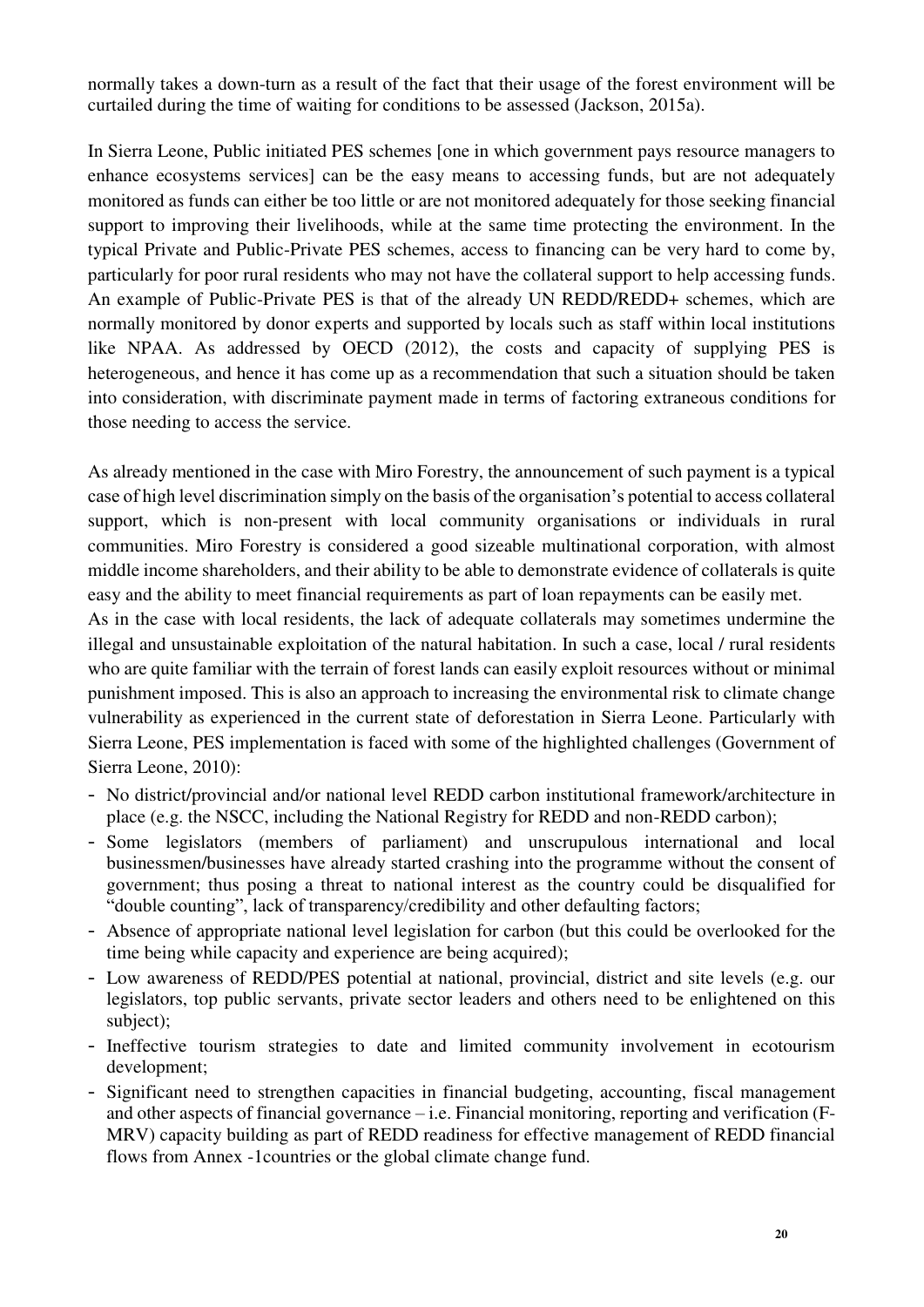### **11. Benefits and the case for PES in Enhancing Sustainable Forest Management in Sierra Leone**

This section is incorporated with the aim of addressing a special case for PES and its overarching benefits to communities, particularly those in rural areas, experiencing difficulties in accessing alternative means of support in minimising their abuse of forest resources. The high percentage of poverty in Sierra Leone, more so those in rural communities is making it very difficult for targets in relation to improving environmental services to be met at any point in time [Jackson, 2015a]. The deferred payment approach, which normally means that people are required to satisfy all requirements is proving risky to lives and more so for residents in rural communities in a country like Sierra Leone.

#### **11.1 Case for PES in Enhancing Sustainable Forest Management in Sierra Leone**

Sierra Leone has gone through bitter experiences, for example, more than a decade of civil crisis and other natural crises (Munro, 2009 and Jackson, 2015b). This has made it very difficult for the national government to plan developmental activities given the high population mobility in the capital city and peri-urban locations along the Western Area Peninsula Forest (WAPFoR) - resources such as land, incorporating the natural forest environment is at risk of being over utilised, thereby giving rise to biodiversity extinction in typical forest communities along the WAPFoR area (Jackson, 2015b and Jackson, 2015c). This means that those poor rural community residents are certainly at risk of being faced with the difficulty of accessing adequate resources to support their livelihood existence, thereby adding pressure on the natural forest reserve to end up being deforested and degraded (Jackson, 2021a).

The case for PES is highly warranted in this situation as a first step towards preserving the environment from the calamity of climate change disaster. People within local communities need to be supported through schemes like the current instituted REDD/REDD+ and where necessary, backed by other locally instituted programmes as considered necessary by institutions like the central bank and non-profit organisations. The REDD/REDD+ scheme comes with conditions attached to it, and experience from other countries around Africa, Asia and Latin American countries indicate varying experiences as part of the process of instituting the scheme (Lipper and Neves, 2011; and Engel and Palmer, 2009).

As a voluntary means of contractual agreement between the beneficiary of environmental services and land managers, it means that the adoption of scheme is theoretically contingent on the following:

- *(i) Additionality of PES investments: payments or in-kind contributions are only targeted at land managers that can deliver environmental benefits additional to a baseline or "business as usual" scenario;*
- *(ii) Conditionality: payments are only released following appropriate verification of adoption and maintenance of the agreed practices; and*
- *(iii) Permanence of interventions: a special important condition when dealing with regenerating ecosystem functions that requires extended time frames (Wunder 2005; GEF 2008; and Lipper and Neves, 2011).*

The Monitoring, Verification and Reporting [MVR] of the scheme is highly dependent on the above three conditions being achieved. For poor rural forest dependent users / communities, PES implementation can be seen as difficult to achieve as emphasised by the FAO (2007).

Lessons learned from countries within the aforesaid mentioned regions [Asia, Latin America and Africa] will need to be dealt with sensitively, particularly given the situation with residents around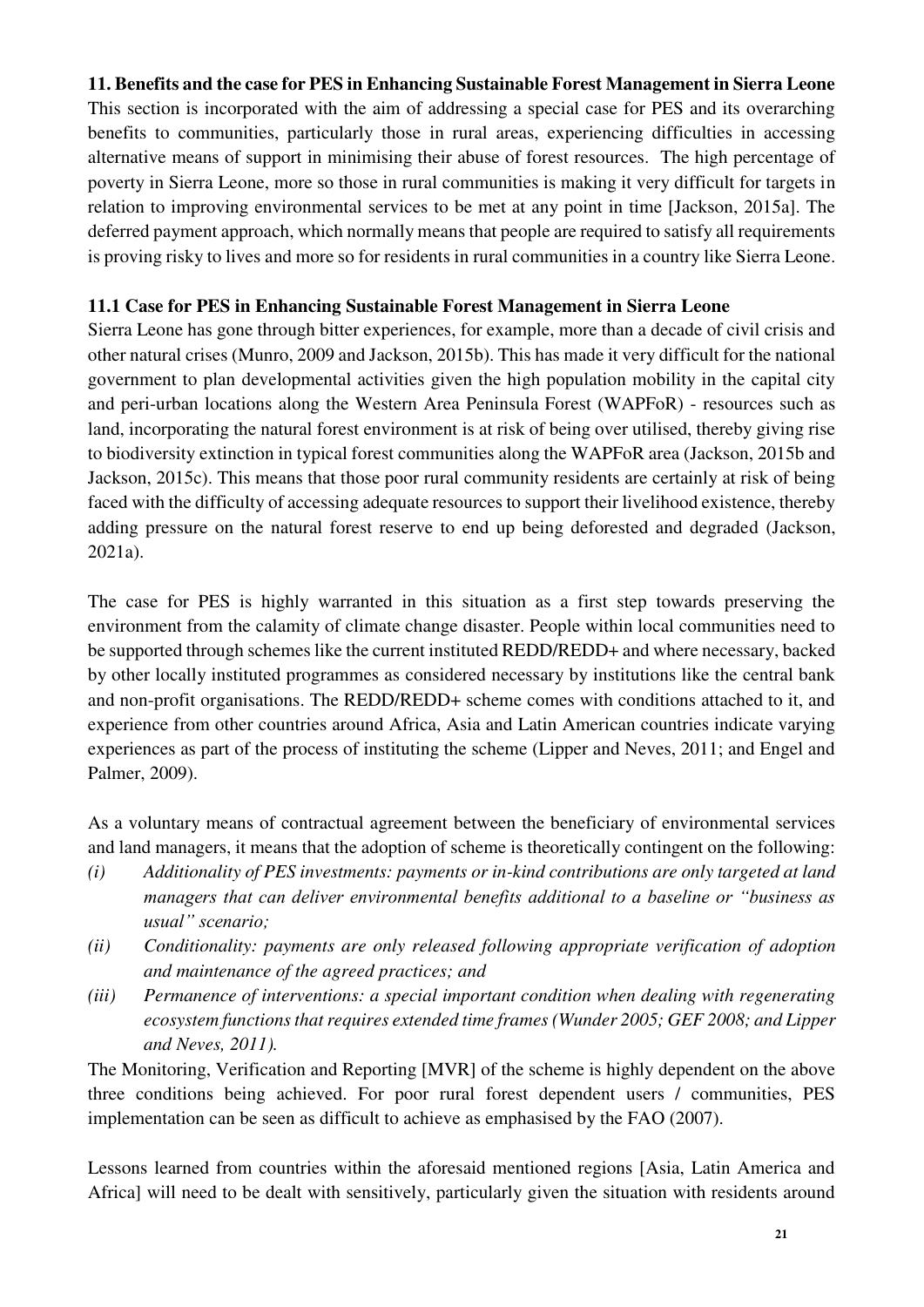forest communities whose bitter experiences with wars is making it difficult for them to find ways of accessing funds to maintain basic means of livelihood, which does not involve destroying the natural forest environment. As in the case with many developing nations, deforestation is one of the major cause of climate change issue facing the Sierra Leone economy (Alieu, 2001 and Alieu, n/d); overturning this will require soft, but more focused and monitored approach to appease the minds of residents whose livelihoods have always been highly dependent on forest renewable resources, for example, timber, firewood, and other edible food products.

One of the central tenets of a good PES implementation is to ensure sufficient safeguard measures are set in place to protect sustained livelihoods for local residents. This can be done by ensuring payments are made as quickly as possible, while at the same time ensuring forest environments are adequately managed for the good of present and future generations. Given the willingness of the Sierra Leone government (as reiterated by successive leaders), the country is in a good position to sail through the storm in ensuring PES is fully adopted.

### **11.2 Benefits of PES in the Context of Sierra Leone**

Despite some of the highlight challenges / concerns about PES, there are obvious benefits; with reference to Sierra Leone, it is a worthwhile venture of investment given the long-standing difficulties the country has experienced in recent past; to name a few, nearly two decades of civil war, Ebola pandemic and now the global calamity of COVID-19 pandemic (Jackson, 2021b; Jackson, 2016). Based on the Government of Sierra Leone (2010) report, some of the benefits of adopting PES scheme are summarised as highlighted below:

- Significant amount of high carbon habitat: natural tropical high forest or rainforest, secondary forest, farm bush, woodlands, swamp forest, mangrove forest, abandoned tree-crop plantations and reserved and degraded forest reserves;
- High presence of biodiversity, with huge potential for international tourist attraction.
- Strong potential for community involvement in the forestry sector, supported by fertile soil for the growth of Participatory Forest Management [PFM] and REDD+ programmes.
- Potential for high level of tree crop farming including cocoa, coffee and rubber farms.
- Preliminary expression of interest and a large potential client base for the purchase of future credits as initiated in Sierra Leone.
- High prospects for the creation of job opportunities, more so sustainable employment for those in rural and forest dependent communities, who for quite a while may not have had the opportunity of being gainfully employed.
- Sierra Leone to recognize forestry as a climate change issue in her international
- UNFCCC negotiation process; an intervention strategy for the inclusion of REDD into the Kyoto Protocol and, subsequently into, the CDM.

# **12. Conclusion**

PES is a challenge in testing an economy's endurance / strengths in battling with the possible future prospects of reversing a collapsed environmental system to a more sustainably managed environment for the benefit of present and future generations. Though the process is voluntary in nature, communities and the government of Sierra Leone must be ready to endure the strains of imposed conditions, which in most cases may create delay in payment received, after being cleared off three rigorous test conditions. The difficulty associated with the PES programme is the fact that failure in meeting one of the conditions may result in non-payment, which eventually may impact adversely on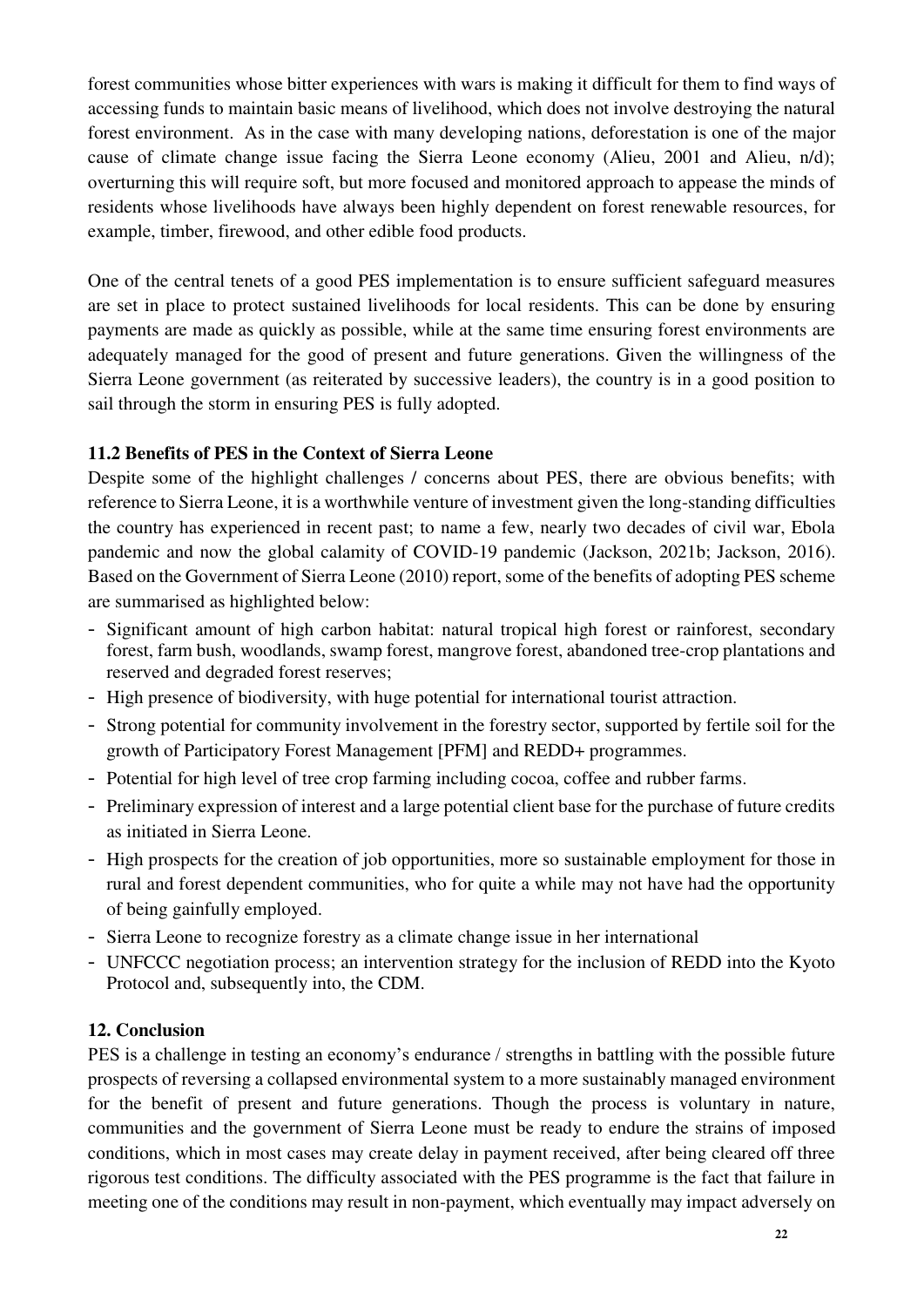livelihoods for those considered too highly dependent on forest renewable resources such as Timber and Non-timber products.

Recommendations in ensuring a successful implementation of the programme, with reference to Sierra Leone are highlighted below:

- Ensuring contingency funds are kept aside for the benefit of the poor and residents in rural communities, more so for *Public-Private* and *Private PES* related programmes. This will make it possible for those highly dependent on Forest resources for their basic livelihoods to secure temporary and short term sources of activities to meet basic household needs, for example, meeting the cost of children's education, and the financing of daily household chores.
- Ensuring people are fully aware about the details of PES conditionality; in such situation, it is absolutely vital that (legal) documents are transcribed in local vernacular or an interpreter is used to make it possible for those participating in the voluntary plan are fully aware about challenges, and as well future opportunities.
- Ensuring basic education is incorporated as part of PES initial programme implementation to raise awareness about all required stages, and as well as the different activities that may be involved once the programme is fully implemented. As expressed by Goulder and Pizer (2006: 6), '*Act today or Wait for Better Information*' - uncertainty raises questions about the cost of mitigating climate change issues, on account of the continued destruction caused to the environment, through activities like deforestation perpetrated by mankind. Hence, on application of economic theory, the absence of fixed costs and irreversibility(ies) [high costs associated with destruction caused to the environment], mitigation can be made possible at a point where expected marginal costs and benefits are equal. In this situation, the introduction of basic education to alert communities and forest users about the aforementioned technicalities will help raise awareness about the seriousness of PES as a means to preserving the environment, while at the same time maintaining sustainable means of livelihoods for the benefit of users / those depending on renewable forest resources.
- Fostering community cohesion amongst rural or forest dwellers as a way of raising awareness of the full benefits of different (agricultural) activities considered necessary as part of the implementation and monitoring of PES. Through this, the acquisition of leadership skills can also be an opportunity for community members, thereby making it possible for negotiation to be established between PES beneficiaries and forest managers \ government representatives. There is all chances that community cohesion can also help address ways of accessing less stringent means of funding PES through negotiation with government-led institutions like the central bank / other financial intermediaries as seen in the case with Islamic Development Bank through their department finance model (Beck, Demirgüç-Kunt and Merrouche, 2010). Where profitability is kept at a minimum, it is possible for people to gain access to easy means of financing development funds in support of their initiatives. In such a case, interest rates charged should be made infinitesimal, or capped to maximum for all recipients, be it individual or community-led organisations.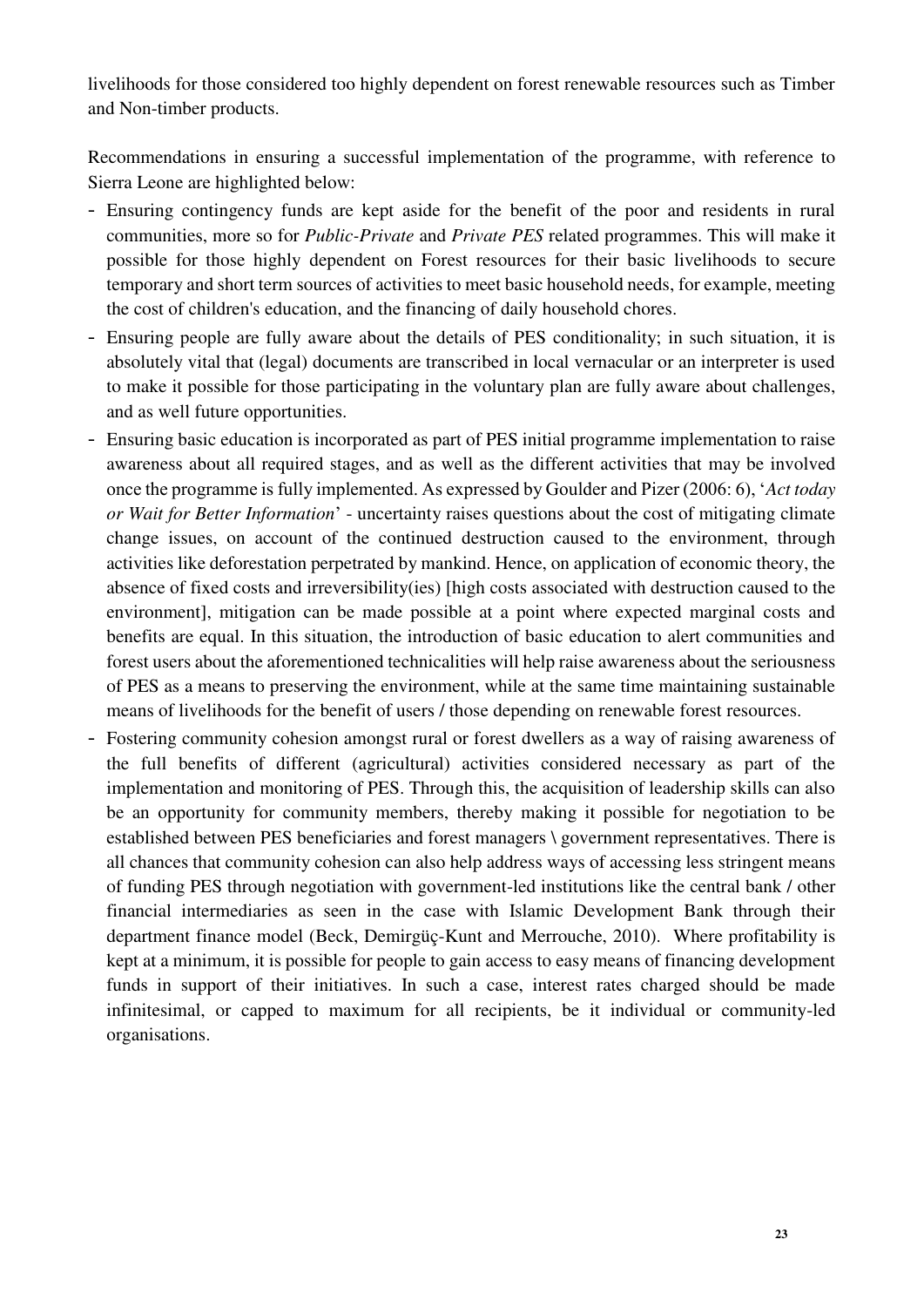#### **References (Including Books and Journal Articles)**

- Akiwumi, F. A. (2006a) "*Conflict Timber, Conflict Diamonds: Parallels in the Political Ecology of 19th and 20th Century Resource Exploitation in Sierra Leone*." in Kwadwo Konadu-Agyemang, ed. Africa's Development in the Twenty-first Century: Pertinent Socio-Economic and Development Issues. Aldershort: Ashgate.
- Akiwumi, F. A. (2006b) *Environmental and Social Change in Southwestern Sierra Leone: Timber Extraction (1832-1898) and Rutile Mining (1967-2005). PhD Dissertation*, San Marcos: Texas State University.
- Alieu, E.K (2001] *Forestry Outlook Studies in Africa* [FOSA] Sierra Leone [FAO].
- Alieu, E.K. (Online n/d). *Country perspective Sierra Leone*. Available at: <http://www.cfainternational.org/country\_report\_3.php>. (Accessed: 25th October 2015).
- Alldridge, T. J. A. (1910). *Transformed colony: Sierra Leone as it was, and as it is its Progress Peoples, Native Customs and Undeveloped Wealth*. London: Seeley and Co. Limited.
- Amazon Web Services (n/d). *Sierra Leone: Forestry Policy 2010*. Available at:<https://s3-eu-west-1.amazonaws.com/rdwebsite/slforestry/ForestryPolicyFinal\_21July2010.pdf>. (Accessed: 28th October 2015.
- Baker, G., Smith, J.J., Cowan, D.A. (2003). *Review and re-analysis of Domain-specific 16S primers*, JOURNAL OF MICROBIOLOGICAL METHODS, 55 (3): 541-555. doi:10.1016/j.mimet.2003.08.009.
- Barkawi, A and Monnin, P. (2015). Monetary Policy and Sustainability The Case of Bangladesh. Council on Economic Policy [CEP], Discussion Notes, 2015/1
- Beck, T.; Demirgüç-Kunt, A, and Merrouche, Q. (2010). Islamic vs. conventional banking: business model, efficiency and stability. World Bank Group Policy Research Working Paper. [http://dx.doi.org/10.1596/1813-9450-5446.](http://dx.doi.org/10.1596/1813-9450-5446)
- Becker, L. C. (2001) "*Seeing green in Mali's woods: colonial legacy, forest use and local control*." Annals of the Association of American Geographers 91:(3): pp. 504-526.
- Beeyers, M.D (2012). "*Forest resources and peacebuilding: Preliminary lessons from Liberia and Sierra Leone*". In: Lujala, P and Rustad, S.A. (eds.), High-Value Natural Resources and Peacebuilding, pp. 467 - 390.
- Brown, O & Crawford, A (2012). *Conservation and Peace-building in Sierra Leone, International Institute for sustainable Development* (iisd). Accessed in:http://www.iisd.org/pdf/ 2012/ iisd conservation in Sierra Leone.pdf (Date Accessed: 26th October 2015).
- CDC (2015). New CDC investment to boost timber production and job creation in Sierra Leone and Ghana. Available at: http://www.cdcgroup.com/Media/News/New-CDC-investment-toboost-timber-production-and-job-creation-in-Sierra-Leone-and-Ghana- /#sthash.hQmnliFs.dpuf. (Accessed: 15<sup>th</sup> March 2016).
- Centre for Environment Education (2007). Sustainable Development: An Introduction (Volume 1). Available: <http://www.sayen.org/volume-i.pdf>. Accessed: 31st August 2015).
- CIFOR (n/d). Forest and Livelihoods (LIV) Programme Strategy. Available at: <http://www.cifor.org/publications/pdf\_files/research/livelihood/liv\_strategy.pdf. (Accessed: 1st March 2016).
- Cole, N.H.A. (1968). "*The vegetation of Sierra Leone*". Njala, Sierra Leone, Njala University College Press.
- Conway, D. and O'Sullivan, R. (2011). *Gola Forest REDD Project: Analysis of Legal Issues*. Report produced by Climate Focus on behalf of the Royal Society for the Protection of Birds (RSPB). Washington D.C.
- Creek, A, and Nakhooda, S. (2011). *REDD+ Finance Delivery: Lessons from Early Experience*. Climate Finance Policy Brief, ODI. Available at: <http://www.odi.org/sites/odi.org.uk/files/odi-assets/publications-opinion-files/7481.pdf>. (Accessed: 30th October 2015).
- Davis, M. (2005) "*Forests and conflict in Cambodia*". International Forestry Review, 7: pp. 161-164.
- de Jong, W., D. Donovan, and K. Abe, eds. 2007. *Extreme conflict and tropical forests*. Dordrecht, Netherlands: Springer.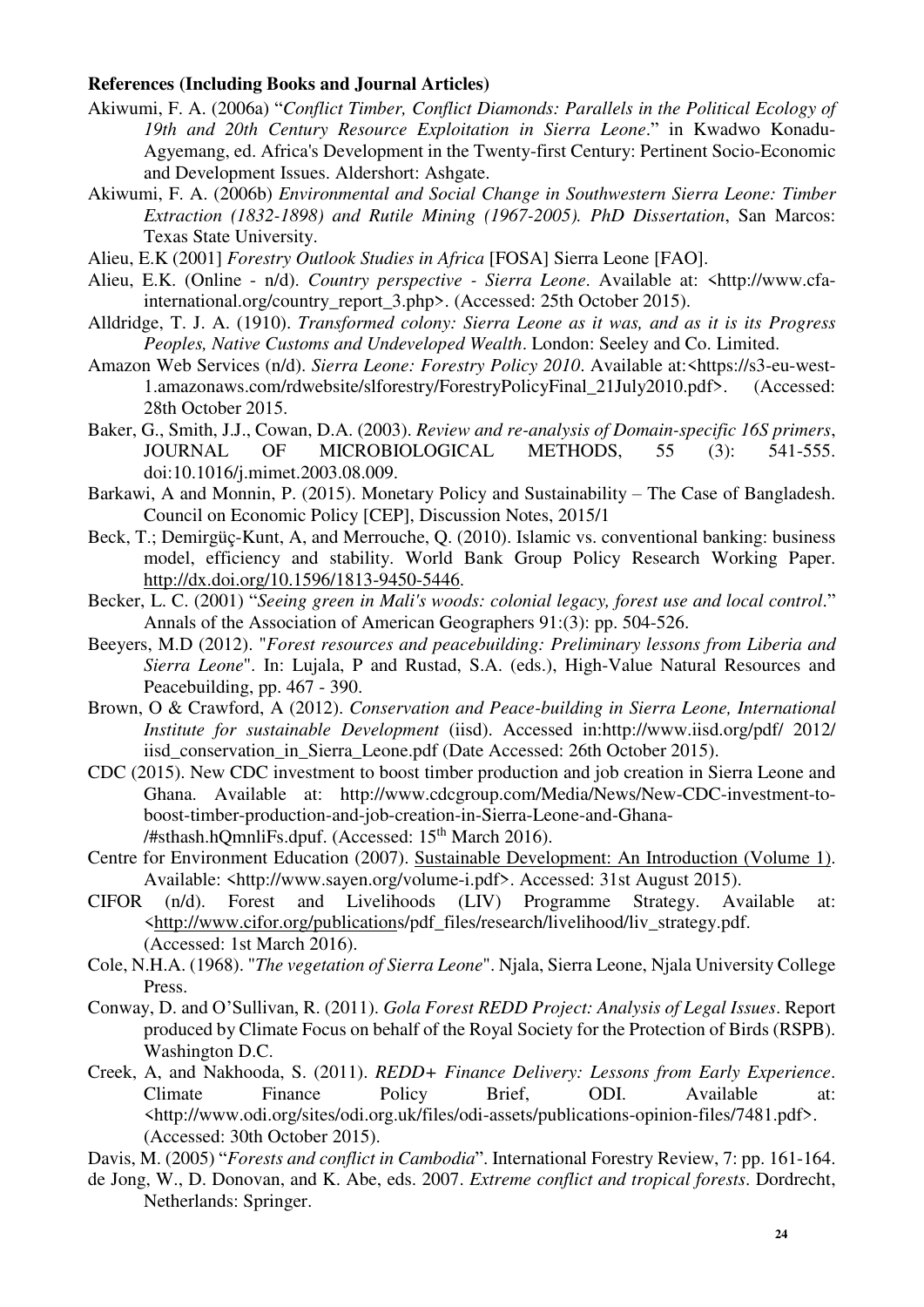- Deen-Swarray, M., Adekunle, B and Odularu, G. (2013). *Determinant of Deforestation in Sierra Leone 1980-2010.* Available at: <http://aercafricaevents.org/papers/GroupE/E6%20Mariama%20Deen%20Swarray%20 Bamidele%20Adekunle%20Gbadebo%20Odularu-NP.pdf>. (Accessed: 22nd October, 2015).
- Department for Environment, Food and Rural Affairs (DEFRA, 2013). *Payments for Ecosystem Services: A Best Practice Guide*. Available at: <https://www.gov.uk/government/uploads/system/uploads/attachment\_data/file/200920/pb1 3932-pes-bestpractice-20130522.pdf>. (Accessed: 2nd October 2015).
- Dorward, D. C. (1981). *ANNUAL DEPARTMENTAL REPORTS RELATING TO SIERRA LEONE 1893-1961*. Microform Academic Publishers: Wakefield, UK.
- Dyson, F.J. (1977). CAN WE CONTROL THE CARBONDIOXIDE IN THE ATMOSPHERE? Energy Journal, Vol. 2: pp. 217-291.
- Engel, S and Palmer, C. (2009). Designing Payments for Environmental Services with Weak Property Rights and External Interests. In L. Lipper, T. Sakuyama, R. Stringer and D. Zilberman, ed., 'PAYMENT FOR ENVIRONMENTAL SERVICES IN AGRICULTURAL LANDSCAPES: ECONOMIC POLICIES AND POVERTY REDUCTION IN DEVELOPING COUNTRIES'. Food and Agriculture Organization of the United Nations and Springer ScienceþBusiness Media, LLC. \Ecosystem Marketplace (2015). Full Circle: REDD and Indigenous People - Past, Present, and Future. Available at:< http://www.foresttrends.org/documents/files/doc\_4942.pdf>. (Accessed: 15<sup>th</sup> March 2016).
- FAO (2007). The State of Food and Agriculture 2007. Part I: Paying farmers for environmental services. Food and Agriculture Organization of the United Nations (FAO), Rome. Available at:  $\frac{\text{http://www.fao.org/docrep/010/a1200e/a1200e00.htm>}{\text{Atm}}$ . (Accessed: 14<sup>th</sup> March 2016).
- FAO (2013). Multi-Stakeholder Dialogue on Remuneration of Positive Externalities (RPE)/Payments for Environmental Services (PES). Available at: http://www.fao.org/fileadmin/user\_upload/pes-project/docs/FAO\_PESMeeting12- 13Sept\_Agenda.pdf. (Accessed: 10<sup>th</sup> March 2016).
- FD/SL (1913) *Report on the Forest Administration for the Year 1912*, Forestry Department of Sierra Leone, London: Waterlow and Sons Limited.
- GEF (2008). Payments for Environmental Services and the Global Environment Facility. A Scientific and Technical Advisory Panel (STAP) Advisory Document. Available at: http://www.thegef.org/gef/sites/thegef.org/files/documents/C.35.Inf\_.12\_STAP\_Guidance\_o n\_PES.pdf>. (Accessed:  $13<sup>th</sup>$  March 2016).
- Global Climate Change Alliance+ (n/d). REDD+ Capacity Building in Sierra Leone. Available at:< http://www.gcca.eu/national-programmes/africa/gcca-sierra-leone>. (Accessed: 12<sup>th</sup> March 2016).
- Goulder, L.H., and Pizer, W.A. (2006). The Economics of Climate Change. Discussion Paper, RFF DP 06-06. Available at:http://www.rft.org/files/sharepoint/WorkImages/Download/RFF-DP-06-06.pdf#pages4. (Accessed: 15<sup>th</sup> March 2016).
- Government of Sierra Leone (2010). Millennium Development Goals Progress Report 2010: Concept Note 10 - National Climate Change Mitigation Strategy for Sierra Leone, Advise to GOSL on the implementation of REDD+. Government of Sierra Leone, Freetown. Available at: < http://www.adaptation-

undp.org/sites/default/files/downloads/seirra\_leonneredd\_strategy.pdf>. (Accessed: 15<sup>th</sup> March 2016).

- Homer-Dixon, T. (1991). *On the threshold: Environmental changes as causes of acute conflict*. International Security 16:76–116.
- IMF (2009). *Sierra Leone: Selected Issues and Statistical Appendix* (IMF Country Report No. 09/12). Available at: <https://www.imf.org/external/pubs/ft/scr/2009/cr0912.pdf>. (Accessed: 24th October 2015).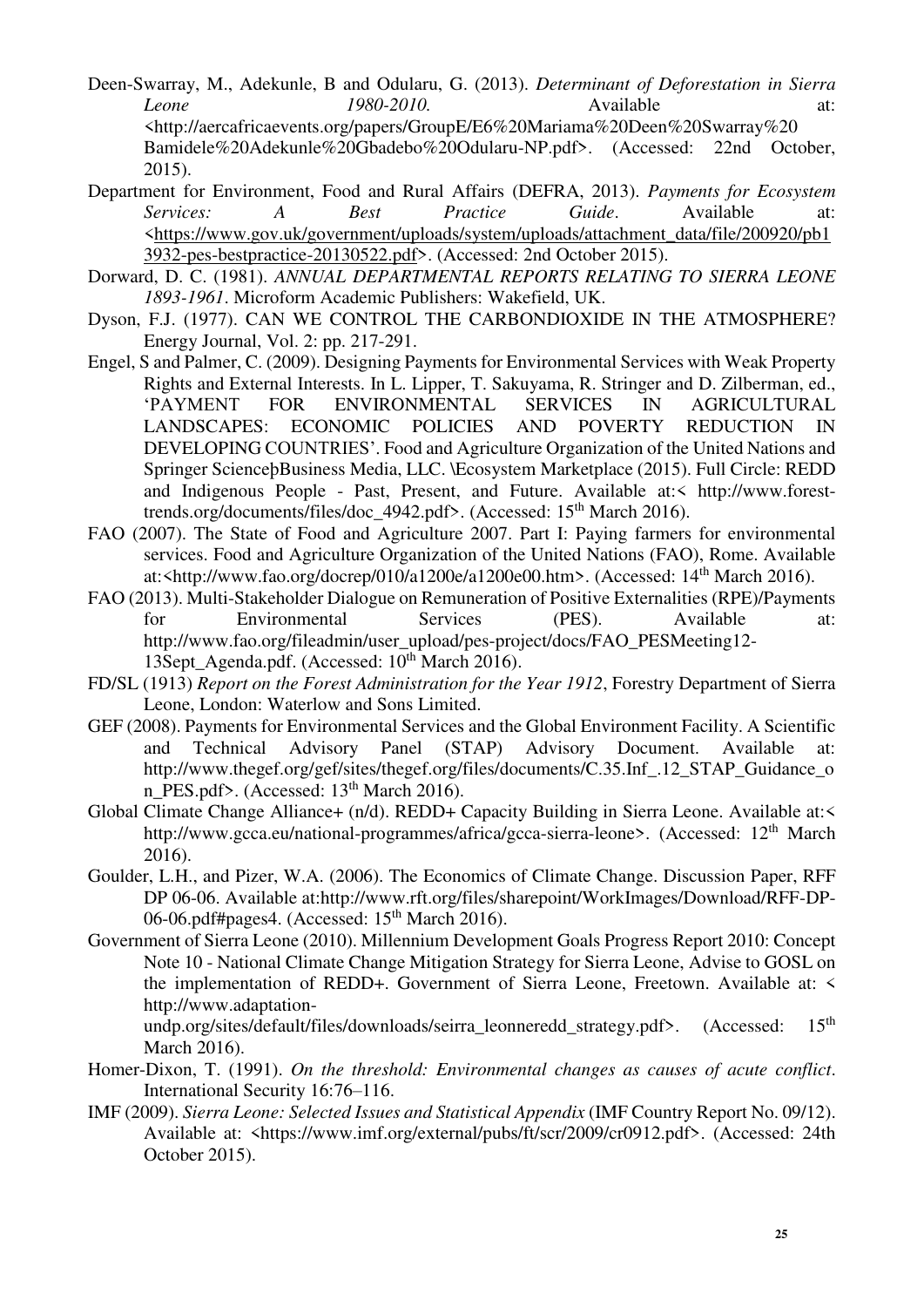- IUCN. (1993). *ENVIRONMENTAL SYNOPSIS: Sierra Leone*. Available at: <https://portals.iucn.org/library/sites/library/files/documents/Co-SL-Env-004\_.pdf>. (Accessed: 30th October 2015).
- Jackson, E.A (2015b). Deforestation in the Freetown Peninsula A case of livelihood and biodiversity loss in the Goderich community. International Journal of Agriculture and Forestry, Vol. 2(7): pp. 21 - 34.
- Jackson, E. A (2015a). *Negotiating New Dimensions for Forests Conservation in Sierra Leone*. Journal of Applied Thoughts, Vol. 4 (2): 85-102).
- Jackson EA (2015c) *Ethnographic Narrative of Forest Decline in the Goderich Community: The People's Perspectives*. Forest Res 4:157. doi:10.4172/2168-9776.1000157.
- Jackson, E.A. (2015d). FLEGT *Mandate: its applicability and effectiveness in Sierra Leone*. Journal of Applied Thought, Vol. 4 (4): pp. 84-100.
- Jackson EA (2015e) *A Reflective Commentary on the Economics of Climate Change Mitigation*. Forest Res 4:142. doi: 10.4172/2168-9776.1000142.
- Jackson, E. A. (2016). Ontological and Epistemological Discourse(s) on Sustainable Development: Perspective on Sierra Leone in the Aftermath of a Decade of Civil Unrest. Journal of Management and Sustainable Development, Vol. 8(1): pp. 35-43. [https://doi.org/10.1515/msd-2016-0005.](https://doi.org/10.1515/msd-2016-0005)
- Jackson, E.A. and Jabbie, M. (2020). Twin Deficits hypothesis as an indication of government failure in Sierra Leone: An empirical investigation (2007 to 2018). Journal of Economic Policy Researches, Vol. 7(1): pp. 43-68. [https://doi.org/10.26650/JEPR658440.](https://doi.org/10.26650/JEPR658440)
- Jackson, E.A. (2021a). Sustainable Livelihood Framework (SLF) for Equitable Living in Crisis of Global Pandemic. In, In: Leal Filho W., Azul A., Brandli L., Lange Salvia A., Ozuyar, P.G., Wall, T. (ed.), Reduced Inequalities: Encyclopedia of Sustainable Development Goal, Springer Nature Publisher. DOI: 10.1007/978-3-319-71060-0\_124-1.
- Jackson, E.A. (2021b). Forecasting COVID-19 daily contraction in Sierra Leone with implications for Policy Formulation. Journal of Economic Policy Researches, Vol. 8(1): pp. 1-16. [https://doi.org/10.26650/JEPR795665.](https://doi.org/10.26650/JEPR795665)
- July, R.W. (1970), A History of the African People, Scribner, New York.
- Kaimowitz, David, (2003) *Forests and war, Forests and peace*. Bogor, Indonesia: CIFOR.
- Kaplan, R. (1994). *The coming anarchy: How scarcity, crime, overpopulation and diseases are rapidly destroying our planet*. Atlantic Monthly. February).
- Konteh, W (1997). *Forest Resource Management in Sierra Leone: A Critique of Policy Formulation and Implementation*. Unpublished PhD Thesis. University of Leeds.
- Lane-Poole C. E. (1911). *Report on the forest of Sierra Leone*. London: Waterlow and Sons Limited.
- Leach, M. and J. Fairhead. (1994) "*Natural resource management: the reproduction and use of environmental misinformation in Guinea's forest-savanna transition zone*." IDS Bulletin 25:(2): pp. 81-87.
- Leach, M. and J. Fairhead. (1995) "*Ruined settlements and new gardens: gender and soil-ripening among Kuranko farmers in the forest-savanna transition zone*." IDS Bulletin 26:(1): pp. 24- 32.
- Leach, M. and J. Fairhead. (2000). *Challenging neo-Malthusian deforestation analyses in West Africa's dynamic forest landscapes. Population and Development* Review 26(1): 17-43.
- Lipper, L., McCarthy, N., and Zilberman, D. (2009). Putting Payments for Environmental Services in the Context of Economic Development, In Leslie Lipper, Takumi Sakuyama and David Zilberman ed., 'Payment for Environmental Services in Agricultural Landscapes. Natural Resource Management and Policy, FAO and Springer Publication.
- Lipper, L, and Neves, B. (2011). Payments for environmental services What role in sustainable agricultural development? ESA Working Paper No. 11-20, December 2011. Agricultural Development Economics Division, Food and Agriculture Organization of the United Nations.
- MacGregor, W.D. (1942). "*The forest production programme in Sierra Leone*". Farm and Forest, 3(3), 116-19.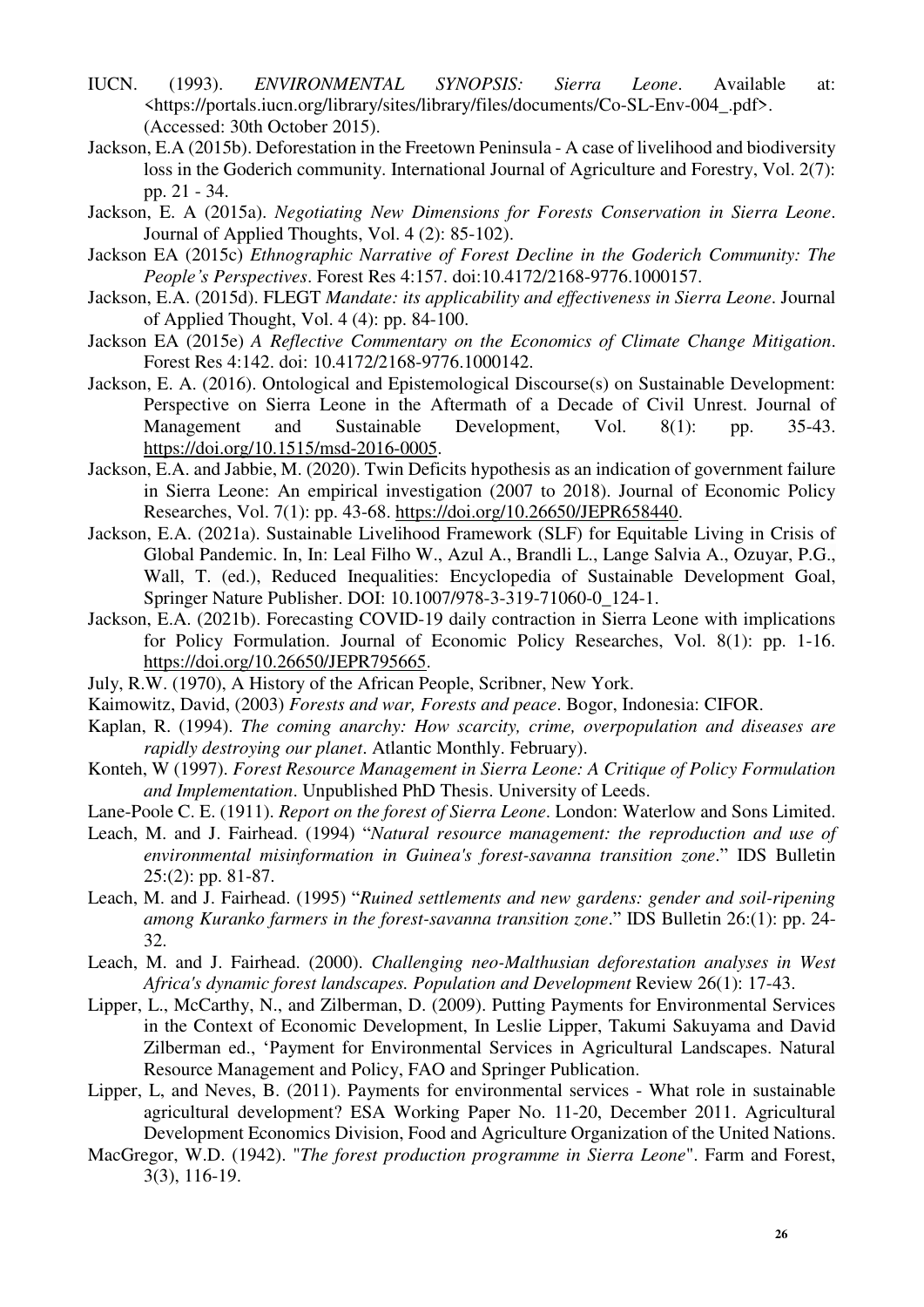- Meredith, D. (1986) "*State Controlled Marketing and Economic "Development": The Case of West African Produce during the Second World War.*" The Economic History Review 39:(1): pp. 77-91.
- Mula, M.G and Saxena, K.B (2010). *Lifting the Level of Awareness on Pigeonpea A Global Perspectives*. India: International Crops Research Institute for Semi-Arid Tropics. (Also available at:

http://oar.icrisat.org/193/1/296\_10\_Lifting\_eh\_level\_of\_awareness\_on\_\_Pigeonpea.pdf).

- Munro, P.G. (2008) *The Politics of Deforestation on the Freetown Peninsula*, Masters Thesis, King's College London.
- Munro, P. G. (2009) *Deforestation: constructing problems and solutions on Sierra Leone's Freetown Peninsula*. Journal of Political Ecology, Vol. 16: 104 - 122.
- Munro, P.G and Horst, G, H (2011). *Conserving Exploitation? A political ecology of forestry policy in Sierra Leone*. ARAS, Vol. 32(1): 59 - 78.
- Mvondo, S. A. and P. R. Oyono. (2004) "*An assessment of social negotiation as a tool of local management: a case study of the Dimako Council forest, Cameroon*." Scandinavian Journal of Forest Research 19(4): pp. 78-84.
- Najam, A (2002). Financing Sustainable Development: Crisis of Legitimacy. Progress in Development Studies, 2(2): pp. 153-160.
- OECD (2010). *Monitoring the Principles for Good International Engagement in Fragile States and Situations - Country Report 5: Sierra Leone*. Available at: <Country Report 5: Sierra Leone>. (Accessed: 23rd October 2015).
- Reed, T. and Robinson, J.A. (2013). *The Chiefdoms of Sierra Leone*. Available at: <http://scholar.harvard.edu/files/jrobinson/files/history.pdf>. (Accessed: 23rd October 2015).
- ReliefWeb (n/d). Map of Sierra Leone (Population Density as of October 2014). Available at: <http://reliefweb.int/sites/reliefweb.int/files/resources/MA014\_PopulationDensity-300dpi.pdf.pdf>. (Accessed: 23rd October 2015).
- Reno, W. (1998). *Warlord politics and African states*. Boulder, CO: Lynne Rienner.
- Reno, W. (2000). *Shadow states and the political economy of civil wars*. In Greed and grievance: Economic agendas in civil war, ed. M. Bergdal and D. M. Malone. Boulder, CO: Lynne Rienner.
- Ribot, J. & Cline-Cole, R.A. (1997). "*Forest policy, West Africa*". In Press. J. Middleton, et al., Encyclopaedia of Africa South of \the Sahara.
- Ross, M. (2003) The *natural resources curse: How wealth can make you poor.* In Natural resources and violent conflict, ed. I. Bannon and P. Collier. Washington, D.C.: World Bank.
- Shahbaz, B and Suleri, A.Q. (2009). "*The Political Economy of Forest Management in Pakistan*". In, Cronin, R. and Pandya, A. (ed.), Exploiting Natural Resources: Growth, Instability, and Conflict in the Middle East and Asia, Stimson Center: Washington, D.C., pp. 21 - 35.
- Suma, M. (2009), *Charles Taylor and the Legacy of the Special Court for Sierra Leone*, International Center for Transi- tional Justice, The Hague, available at www.ictj.org/static/Publications/bp\_suma\_impunity\_rev3.pdf. Accessed: 24th October 2015.
- The World Law Guide (Online). *Legislation Sierra Leone*. Available at: <http://www. lexadin.nl/ wlg/legis/nofr/oeur/lxwesle.htm> [Accessed: 26th October, 2015].
- Trip Mondo website (n/d). *Map of Freetown Peninsula. Available at:* <http://www.tripmondo.com/sierra-leone/western- area/bammbatuk/attractions-inbammbatuk/>. (Accessed: 20th October 2015).
- Truth and Reconciliation Commission (2004), *Witness to Truth: Report of the Sierra Leone Truth and Reconciliation Commission*, Truth and Reconciliation Commission, Sierra Leone, available at www.sierra-leone.org/TRCDocuments. html.
- United Nations (1992). Rio Declaration on Environment and Development 1992. Available at: <http://www.jus.uio.no/lm/environmental.development.rio.declaration.1992/portrait.a4.pdf> . Accessed: 30th August 2015.
- UN Economic and Social Commission for Asia and the Pacific [ESCAP] (2012). Green Growth Resources and Resilience - Environmental Sustainability in Asia and the Pacific. Available